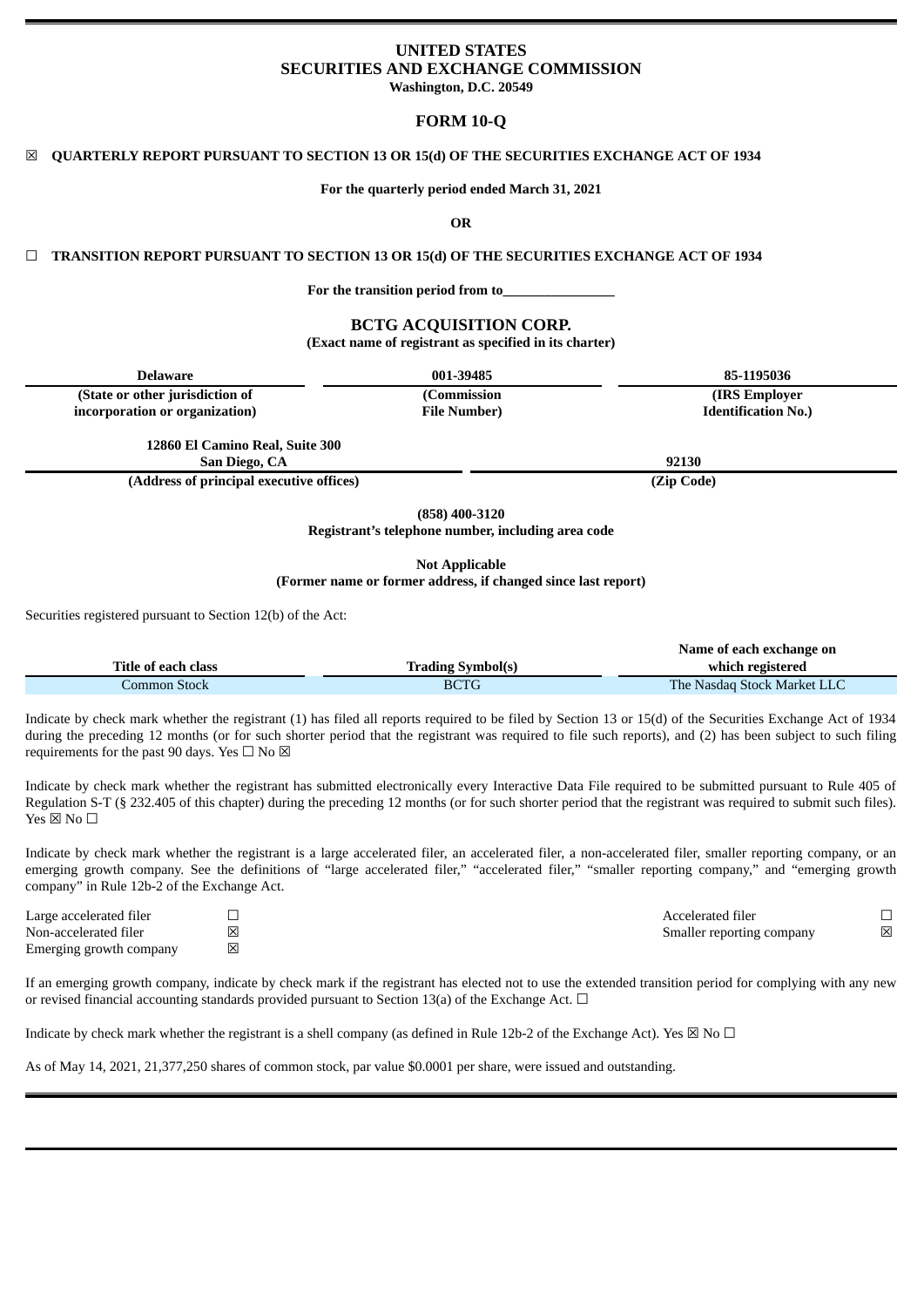## **BCTG ACQUISITION CORP. Form 10-Q For the Quarter Ended March 31, 2021 Table of Contents**

|                     |                                                                                                                            | Page           |
|---------------------|----------------------------------------------------------------------------------------------------------------------------|----------------|
|                     | PART I. FINANCIAL INFORMATION                                                                                              |                |
| Item 1.             | <b>Condensed Consolidated Financial Statements (Unaudited)</b>                                                             | $\mathbf{1}$   |
|                     | Condensed Consolidated Balance Sheet as of March 31, 2021 (unaudited) and December 31, 2020                                | $\mathbf{1}$   |
|                     | Unaudited Condensed Consolidated Statement of Operations for the three months ended March 31, 2021                         | $\overline{2}$ |
|                     | Unaudited Condensed Consolidated Statement of Changes in Stockholders' Equity for the three months ended March 31,<br>2021 | 3              |
|                     | Unaudited Condensed Consolidated Statement of Cash Flows for the three months ended March 31, 2021                         | $\overline{4}$ |
|                     | Notes to Unaudited Condensed Consolidated Financial Statements                                                             | 5              |
| Item 2.             | Management's Discussion and Analysis of Financial Condition and Results of Operations                                      | 17             |
| Item 3.             | Quantitative and Qualitative Disclosures About Market Risk                                                                 | 23             |
| Item 4.             | <b>Controls and Procedures</b>                                                                                             | 23             |
|                     | <b>PART II. OTHER INFORMATION</b>                                                                                          |                |
| Item 1.             | <b>Legal Proceedings</b>                                                                                                   | 24             |
| Item 1A.            | <b>Risk Factors</b>                                                                                                        | 24             |
| Item 2.             | Unregistered Sales of Equity Securities and Use of Proceeds from Registered Securities                                     | 24             |
| Item <sub>3</sub> . | <b>Defaults Upon Senior Securities</b>                                                                                     | 24             |
| Item 4.             | <b>Mine Safety Disclosures</b>                                                                                             | 24             |
| Item 5.             | <b>Other Information</b>                                                                                                   | 24             |
| Item 6.             | <b>Exhibits</b>                                                                                                            | 25             |
|                     |                                                                                                                            |                |

i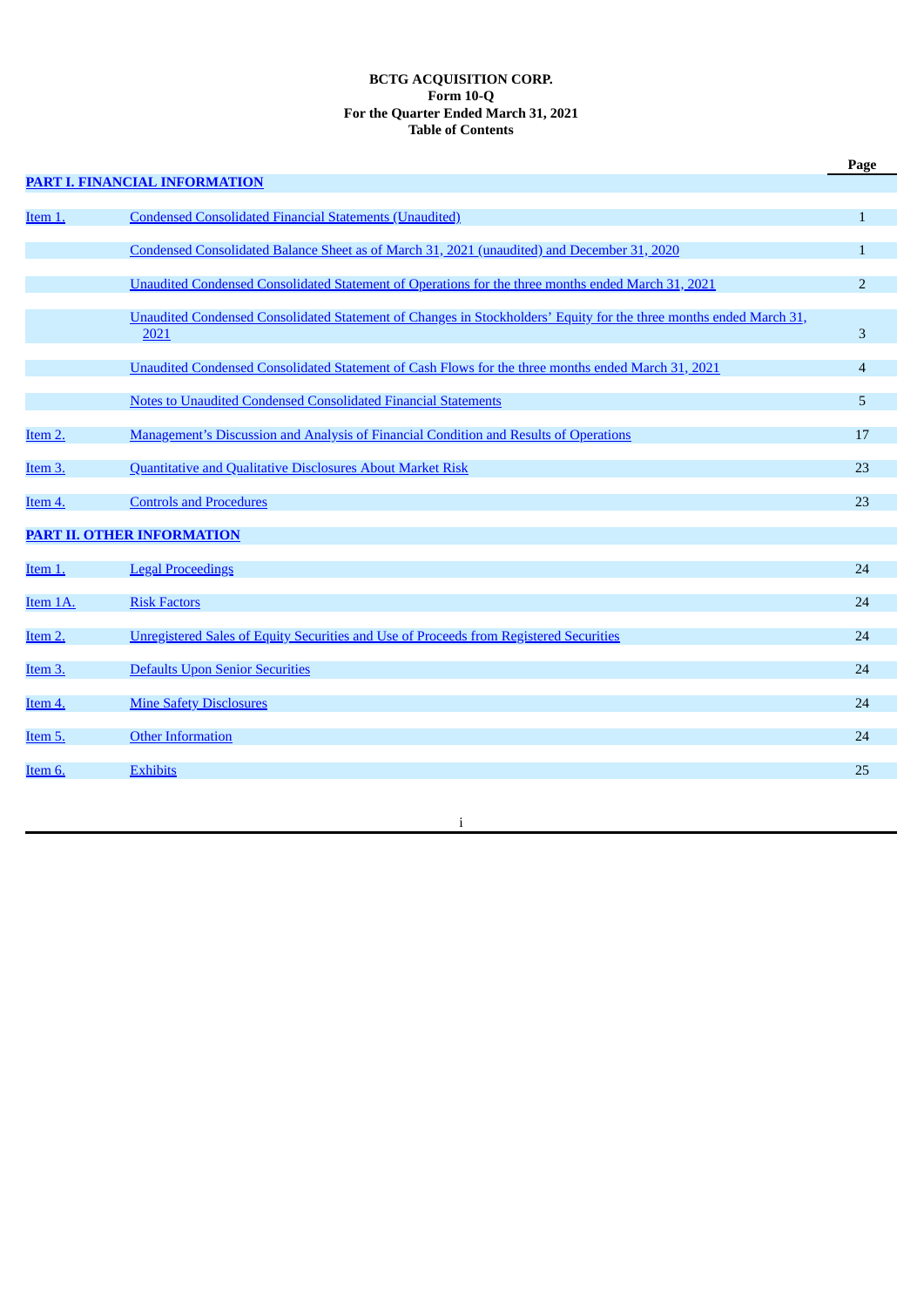## **PART I. FINANCIAL INFORMATION**

## <span id="page-2-2"></span><span id="page-2-1"></span><span id="page-2-0"></span>**Item 1. Condensed Consolidated Financial Statements (Unaudited)**

## **BCTG ACQUISITION CORP. CONDENSED CONSOLIDATED BALANCE SHEETS**

|                                                                                                                                                                                                                               | March 31,<br>2021 | December 31,<br>2020 |
|-------------------------------------------------------------------------------------------------------------------------------------------------------------------------------------------------------------------------------|-------------------|----------------------|
| Assets:                                                                                                                                                                                                                       | (Unaudited)       |                      |
| Current assets:                                                                                                                                                                                                               |                   |                      |
| Cash                                                                                                                                                                                                                          | \$<br>1,258,456   | \$<br>1,314,085      |
| Prepaid expenses                                                                                                                                                                                                              | 192,828           | 183,496              |
| <b>Total current assets</b>                                                                                                                                                                                                   | 1,451,284         | 1,497,581            |
| Investments held in Trust Account                                                                                                                                                                                             | 166,809,388       | 166,815,235          |
| <b>Total Assets</b>                                                                                                                                                                                                           | \$<br>168,260,672 | \$168,312,816        |
| <b>Liabilities and Stockholders' Equity:</b>                                                                                                                                                                                  |                   |                      |
| Current liabilities:                                                                                                                                                                                                          |                   |                      |
| Accounts payable                                                                                                                                                                                                              | \$<br>68,322      | \$                   |
| Accrued expenses                                                                                                                                                                                                              | 202,089           | 74,927               |
| Accrued income taxes                                                                                                                                                                                                          | 7,389             | 6,864                |
| Franchise tax payable                                                                                                                                                                                                         | 24,164            | 32,563               |
| <b>Total current liabilities</b>                                                                                                                                                                                              | 301,964           | 114,354              |
| Deferred underwriting commissions                                                                                                                                                                                             | 5,836,250         | 5,836,250            |
| <b>Total liabilities</b>                                                                                                                                                                                                      | 6,138,214         | 5,950,604            |
| <b>Commitments and Contingencies</b>                                                                                                                                                                                          |                   |                      |
| Common stock; 15,712,245 and 15,736,221 shares subject to possible redemption at \$10.00 per share as of March 31,                                                                                                            |                   |                      |
| 2021 and December 31, 2020, respectively                                                                                                                                                                                      | 157,122,450       | 157,362,210          |
| <b>Stockholders' Equity:</b>                                                                                                                                                                                                  |                   |                      |
| Preferred stock, \$0.0001 par value; 1,000,000 shares authorized; none issued and outstanding                                                                                                                                 |                   |                      |
| Common stock, \$0.0001 par value; 30,000,000 shares authorized; 5,665,005 and 5,641,029 shares issued and<br>outstanding (excluding 15,712,245 and 15,736,221 shares subject to possible redemption) as of March 31, 2021 and |                   |                      |
| December 31, 2020, respectively                                                                                                                                                                                               | 566               | 564                  |
| Additional paid-in capital                                                                                                                                                                                                    | 5,362,242         | 5,122,484            |
| Accumulated deficit                                                                                                                                                                                                           | (362,800)         | (123, 046)           |
| <b>Total stockholders' equity</b>                                                                                                                                                                                             | 5,000,008         | 5,000,002            |
| <b>Total Liabilities and Stockholders' Equity</b>                                                                                                                                                                             | \$168,260,672     | \$168,312,816        |

*The accompanying notes are an integral part of these unaudited condensed consolidated financial statements.*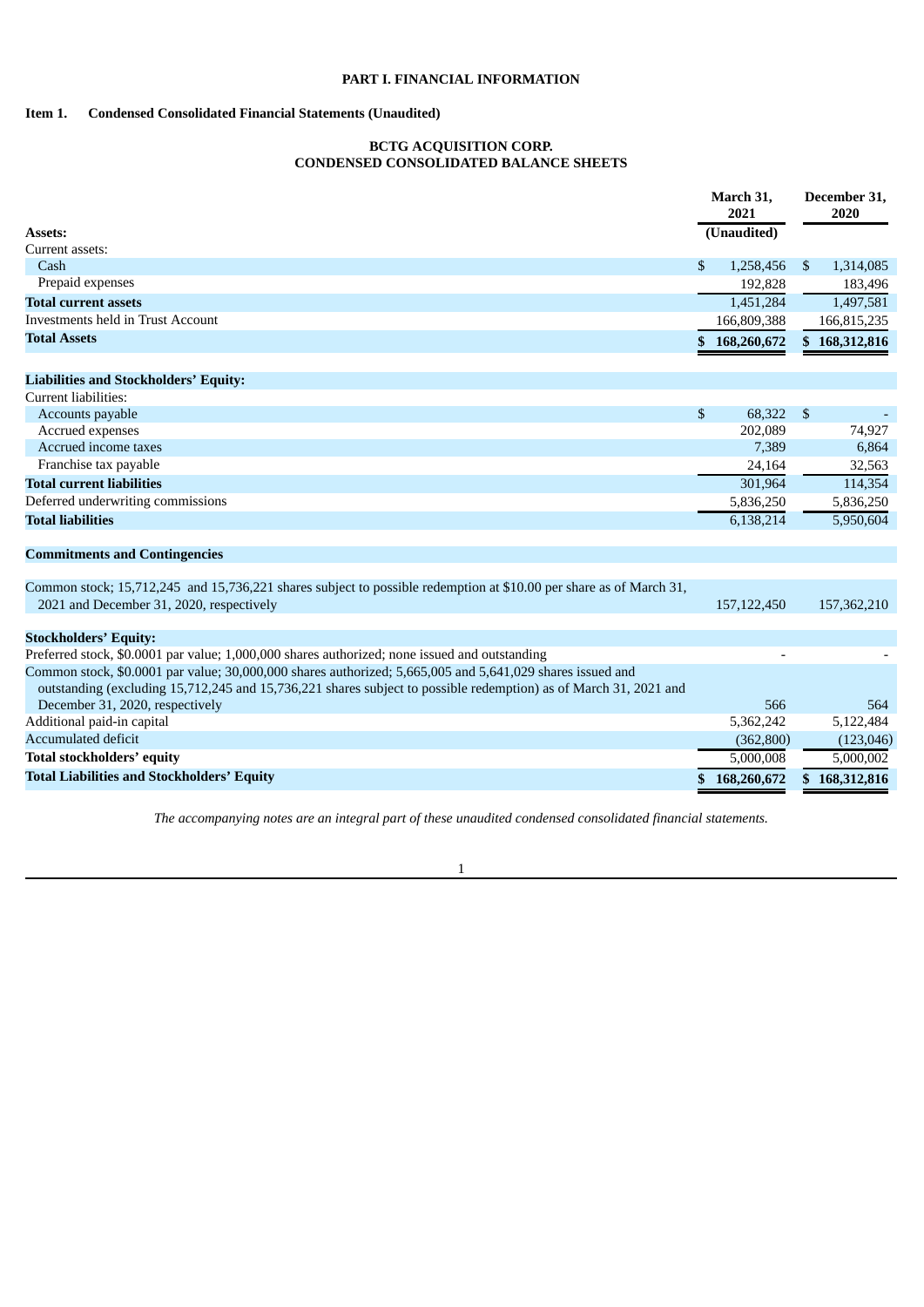## **BCTG ACQUISITION CORP. UNAUDITED CONDENSED CONSOLIDATED STATEMENT OF OPERATIONS**

## **For the Three Months Ended March 31, 2021**

<span id="page-3-0"></span>

| General and administrative expenses                         | \$<br>211,731 |
|-------------------------------------------------------------|---------------|
| Administrative expenses - related party                     | 30,000        |
| Franchise tax expense                                       | 24,164        |
| Loss from operations                                        | (265, 895)    |
| Interest earned on investments held in Trust Account        | 26,666        |
| Loss before income tax expense                              | (239, 229)    |
| Income tax expense                                          | 525           |
| <b>Net loss</b>                                             | (239,754)     |
|                                                             |               |
| Weighted average shares outstanding, of Public Shares       | 16,675,000    |
| Basic and diluted net loss per share, Public Shares         | 0.00          |
| Weighted average shares outstanding, of Founder Shares      | 4,702,250     |
| <b>Basic and diluted net loss per share, Founder Shares</b> | (0.05)        |

*The accompanying notes are an integral part of these unaudited condensed consolidated financial statements.*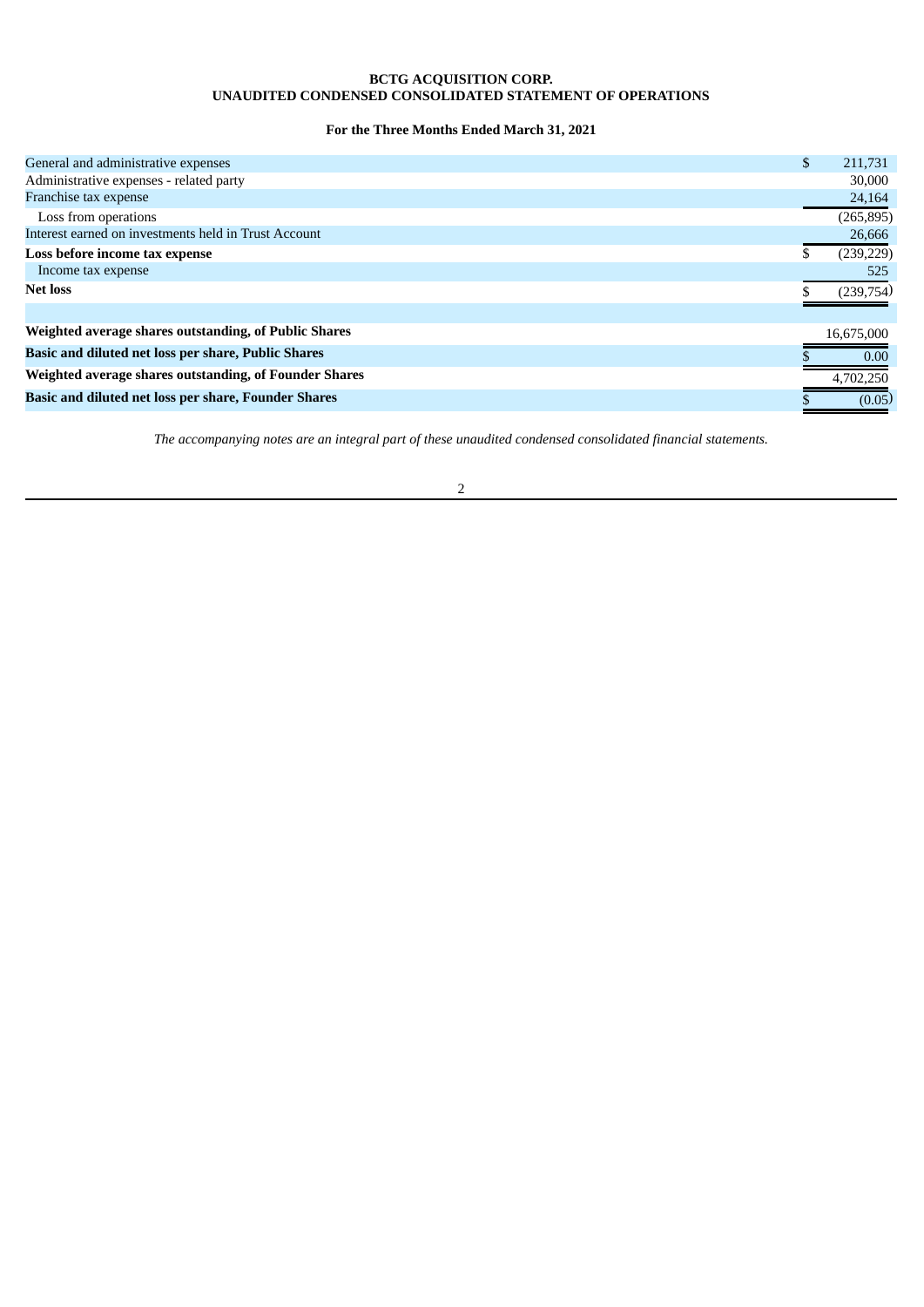### **BCTG ACQUISITION CORP. UNAUDITED CONDENSED CONSOLIDATED STATEMENT OF CHANGES IN STOCKHOLDERS' EQUITY**

## **For the Three Months Ended March 31, 2021**

<span id="page-4-0"></span>

|                                             | Common Stock             |               |         | <b>Additional</b><br>Paid-In |         | Accumulated              |  | Total<br>Stockholders' |
|---------------------------------------------|--------------------------|---------------|---------|------------------------------|---------|--------------------------|--|------------------------|
|                                             | <b>Shares</b>            | <b>Amount</b> | Capital |                              | Deficit | <b>Equity</b>            |  |                        |
| <b>Balance - December 31, 2020</b>          | 5,641,029                | 564           |         | 5,122,484                    |         | (123, 046)               |  | 5,000,002              |
| Common stock subject to possible redemption | 23.976                   |               |         | 239,758                      |         | $\overline{\phantom{0}}$ |  | 239,760                |
| Net loss                                    | $\overline{\phantom{0}}$ |               |         | $\overline{\phantom{0}}$     |         | (239,754)                |  | (239,754)              |
| Balance - March 31, 2021 (unaudited)        | 5,665,005                | 566           |         | 5,362,242                    |         | (362,800)                |  | 5,000,008              |

*The accompanying notes are an integral part of these unaudited condensed consolidated financial statements.*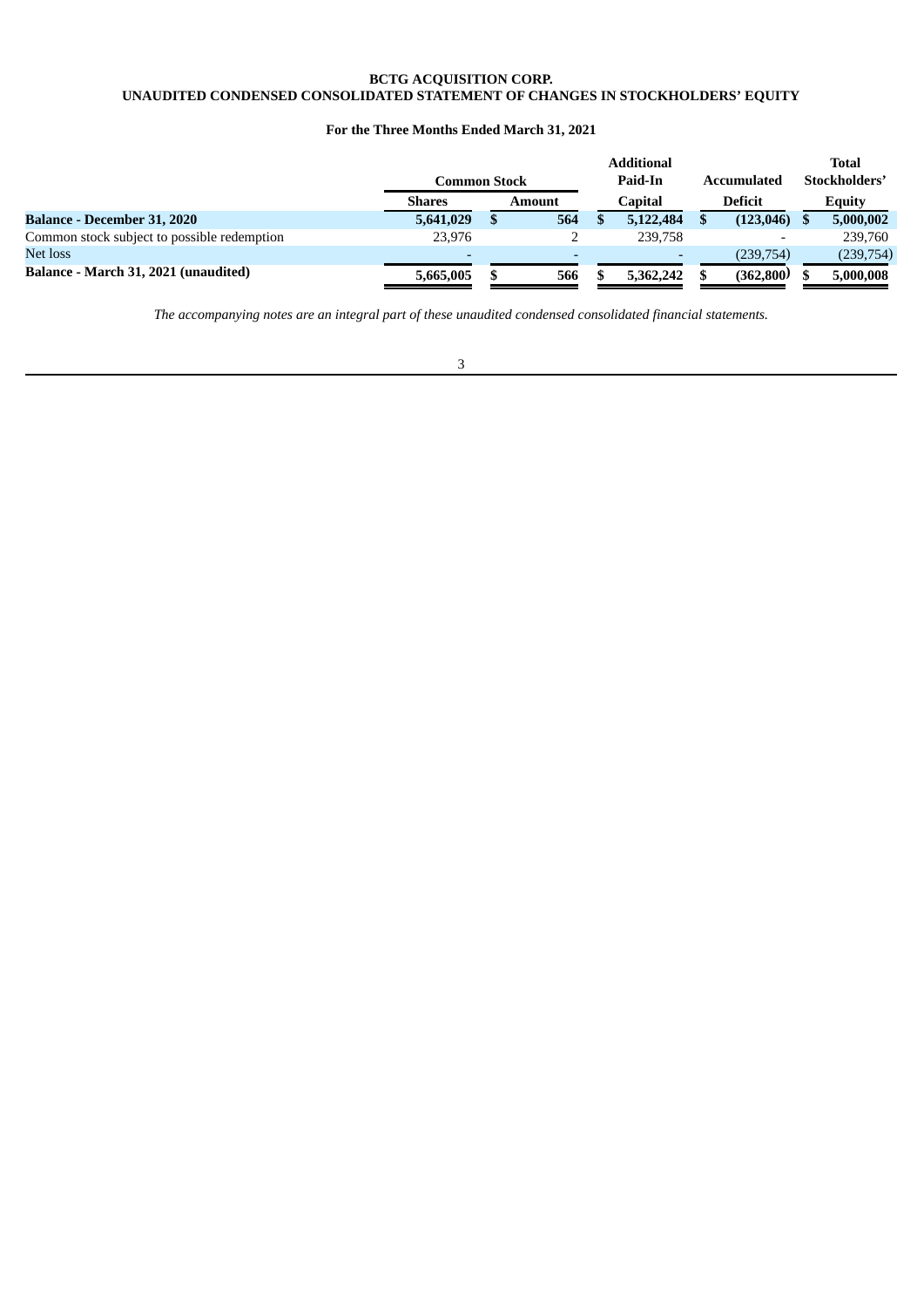## **BCTG ACQUISITION CORP. UNAUDITED CONDENSED CONSOLIDATED STATEMENT OF CASH FLOWS**

## **For the Three Months Ended March 31, 2021**

<span id="page-5-0"></span>

| <b>Cash Flows from Operating Activities:</b>                   |                 |
|----------------------------------------------------------------|-----------------|
| Net loss                                                       | \$<br>(239,754) |
| Interest earned on investments held in Trust Account           | (26, 666)       |
| Changes in operating assets and liabilities:                   |                 |
| Prepaid expenses                                               | (9,332)         |
| Accounts payable                                               | 68,322          |
| Accrued expenses                                               | 127,162         |
| Accrued income taxes                                           | 525             |
| Franchise tax payable                                          | 24,114          |
| Net cash used in operating activities                          | (55, 629)       |
|                                                                |                 |
| Net change in cash                                             | (55, 629)       |
|                                                                |                 |
| Cash - beginning of the period                                 | 1,314,085       |
| Cash - end of the period                                       | 1,258,456       |
|                                                                |                 |
| Supplemental disclosure of noncash activities:                 |                 |
| Change in Value of common stock subject to possible redemption | (239,760)       |

*The accompanying notes are an integral part of these unaudited condensed consolidated financial statements.*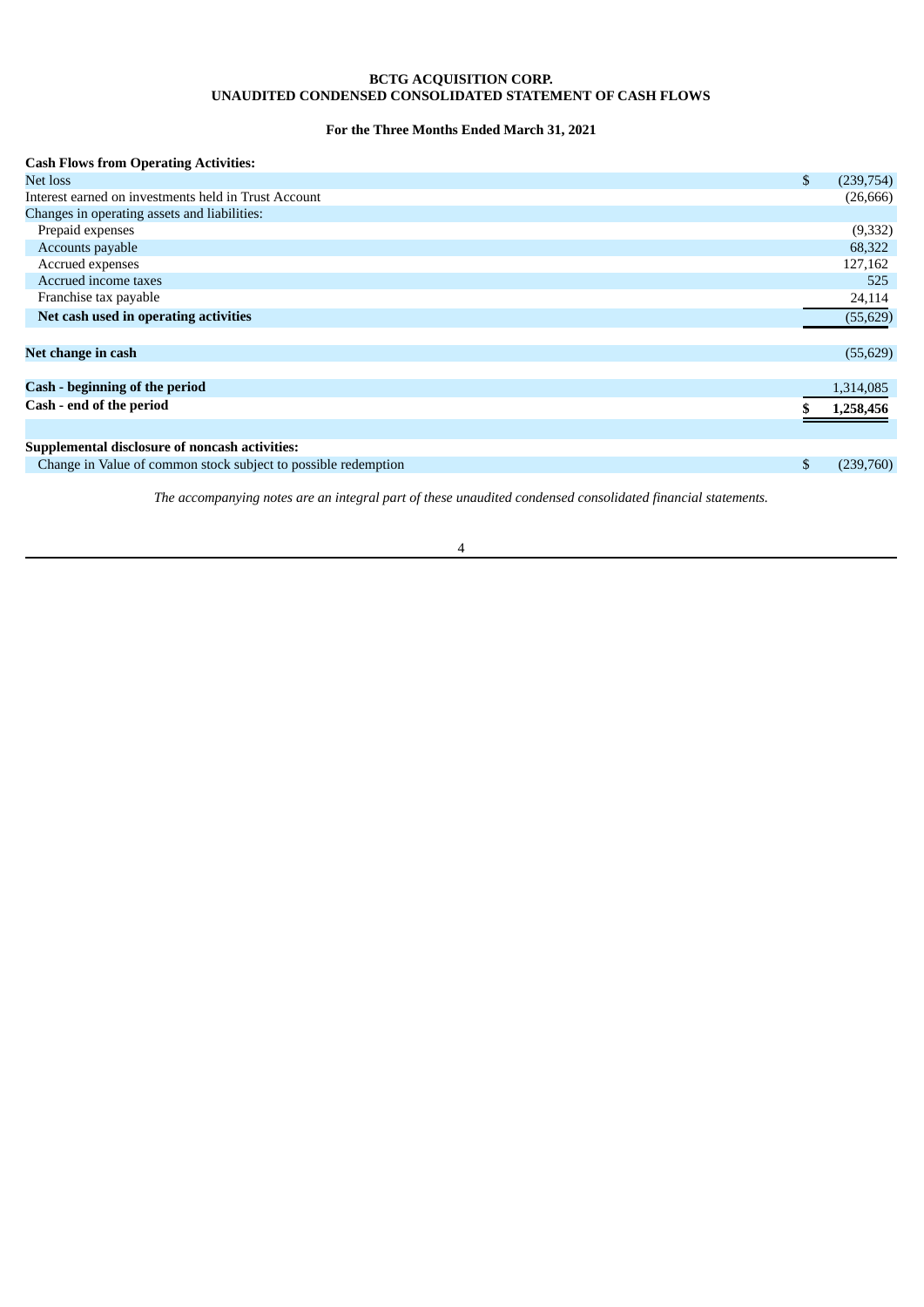#### <span id="page-6-0"></span>**Note 1 — Description of Organization and Business Operations**

BCTG Acquisition Corp. ("BCTG" or the "Company") was incorporated as a Delaware corporation on May 21, 2020. The Company was formed for the purpose of effecting a merger, capital stock exchange, asset acquisition, stock purchase, reorganization or other similar business combination (a "Business Combination") with one or more operating businesses or entities that it has not yet selected (a "target business"). Although the Company is not limited to a particular industry or sector for purposes of consummating a Business Combination, the Company intends to focus on businesses that have their primary operations located in North America and Europe in the biotechnology industry. The Company has neither engaged in any operations nor generated revenue to date, other than searching for a target business and the negotiation of the transactions related to the Proposed Business Combination (as defined below). The Company is an "emerging growth company," as defined in Section 2(a) of the Securities Act of 1933, as amended (the "Securities Act"), as modified by the Jumpstart our Business Startups Act of 2012 (the "JOBS Act").

On April 13, 2021, BCTG entered into an agreement and plan of merger (as it may be amended and/or restated from time to time, the "Merger Agreement"), by and among BCTG, BCTG Merger Sub Inc., a Delaware corporation and a wholly-owned subsidiary of BCTG ("Merger Sub"), and Tango Therapeutics, Inc. ("Tango"). The Merger Agreement provides for the merger of Merger Sub with and into Tango, with Tango continuing as the surviving entity. Tango is a biotechnology company committed to discovering and delivering the next generation of precision cancer medicines. See "The Proposed Business Combination" described below.

All Company activity for the period from May 21, 2020 (inception) through March 31, 2021 has been related to the Company's formation and initial public offering ("Initial Public Offering") described below, and since the Initial Public Offering, the search for a prospective initial Business Combination and the negotiation of the transactions related to the Proposed Business Combination. The Company will not generate any operating revenue until after the completion of its initial Business Combination, at the earliest. The Company generates non-operating income in the form of income earned on investments on cash and cash equivalents in the Trust Account (as defined below). The Company has selected December 31 as its fiscal year end.

The Company's sponsor is BCTG Holdings, LLC, a Delaware limited liability company (the "Sponsor"). The registration statement for the Company's Initial Public Offering was declared effective on September 2, 2020. On September 8, 2020, the Company consummated its Initial Public Offering of 16,675,000 shares of common stock (the "Public Shares"), including the 2,175,000 Public Shares as a result of the underwriters' full exercise of their overallotment option, at an offering price of \$10.00 per Public Share, generating gross proceeds of approximately \$166.8 million, and incurring offering costs of approximately \$9.6 million, inclusive of approximately \$5.8 million in deferred underwriting commissions (Note 5).

Simultaneously with the closing of the Initial Public Offering, the Company consummated the private placement ("Private Placement") of 533,500 shares of common stock (the "Private Placement Shares"), at a price of \$10.00 per Private Placement Share to the Sponsor, generating gross proceeds of approximately \$5.3 million (Note 4).

Upon the closing of the Initial Public Offering and the Private Placement, approximately \$166.8 million, representing the net proceeds of the Initial Public Offering and certain of the proceeds of the Private Placement was placed in a trust account ("Trust Account") in the United States maintained by Continental Stock Transfer & Trust Company, as trustee, and will remain invested only in U.S. government treasury bills, notes and bonds with a maturity of 185 days or less or in money market funds meeting certain conditions under Rule 2a-7 under the Investment Company Act and which invest solely in U.S. Treasuries, until the earlier of: (i) the completion of a Business Combination and (ii) the distribution of the Trust Account as described below.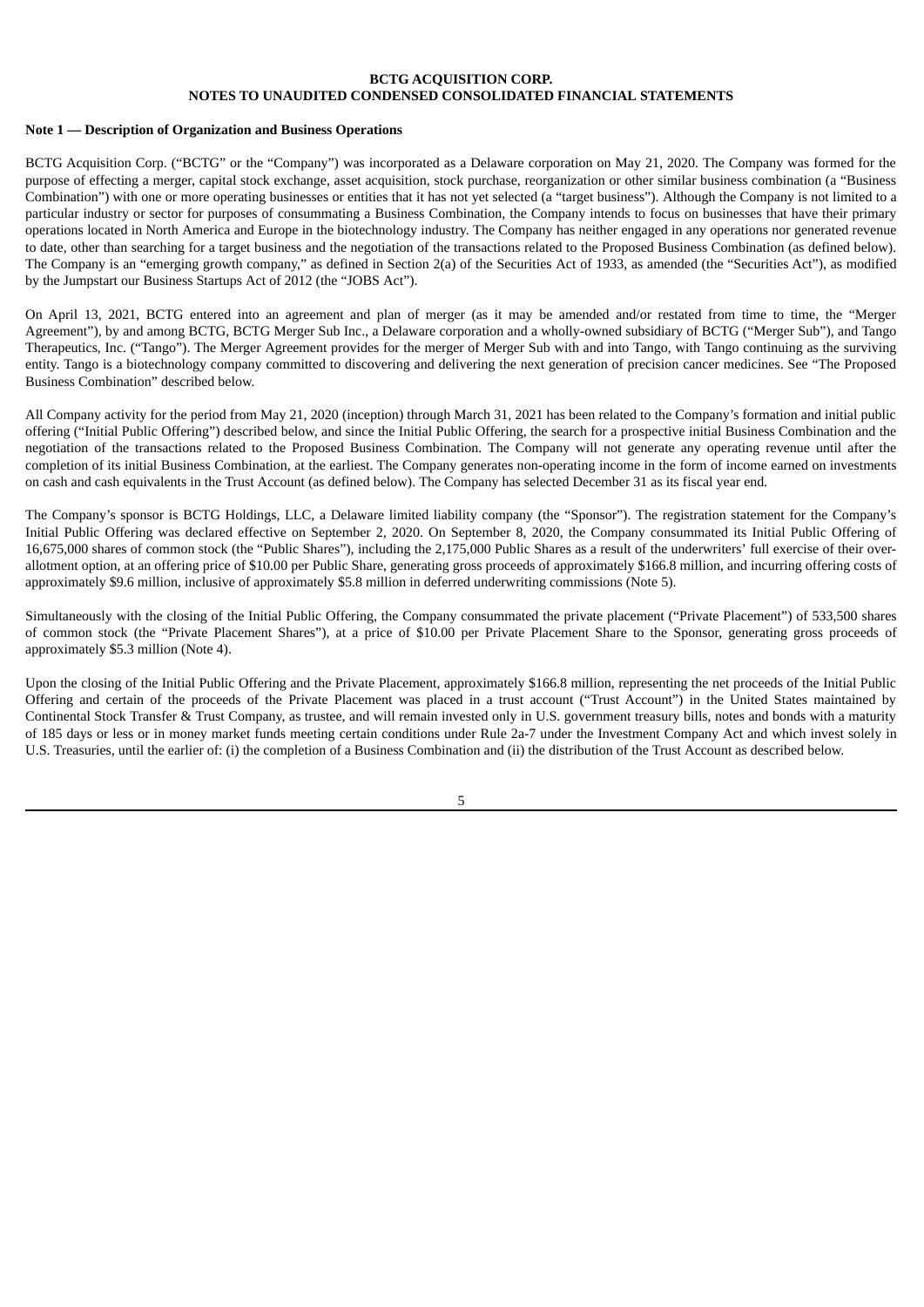Pursuant to stock exchange listing rules, the Company's initial Business Combination must be with one or more operating businesses or assets with a fair market value equal to at least 80% of the net assets held in the Trust Account (excluding the amount of any deferred underwriting discount held in trust and taxes payable on the income earned on the Trust Account) at the time the Company signs a definitive agreement in connection with its initial Business Combination. The terms of the Merger Agreement satisfy this requirement. However, the Company will only complete an initial Business Combination if the post-transaction company owns or acquires 50% or more of the outstanding voting securities of the target or otherwise acquires a controlling interest in the target sufficient for it not to be required to register as an investment company under the Investment Company Act.

The Company's management has broad discretion with respect to the specific application of the net proceeds of its Initial Public Offering and the sale of Private Placement Shares, although substantially all of the net proceeds are intended to be applied generally toward consummating a Business Combination. Furthermore, there is no assurance that the Company will be able to successfully complete a Business Combination.

The Company will provide the holders of Public Shares (the "Public Stockholders") with the opportunity to redeem all or a portion of their Public Shares upon the completion of a Business Combination either (i) in connection with a stockholder meeting called to approve the Business Combination or (ii) by means of a tender offer. The decision as to whether the Company will seek stockholder approval of a Business Combination or conduct a tender offer will be made by the Company, solely in its discretion. The Public Stockholders will be entitled to redeem their Public Shares for a pro rata portion of the amount then in the Trust Account (initially anticipated to be \$10.00 per share, plus any pro rata interest earned on the funds held in the Trust Account and not previously released to the Company to pay its tax obligations). The per-share amount to be distributed to Public Stockholders who redeem their Public Shares will not be reduced by the deferred underwriting commissions the Company will pay to the underwriters (as discussed in Note 5). In such case, the Company will proceed with a Business Combination if the Company has net tangible assets of at least \$5,000,001 upon such consummation of a Business Combination and a majority of the shares voted are voted in favor of the Business Combination. If a stockholder vote is not required by law and the Company does not decide to hold a stockholder vote for business or other legal reasons, the Company will, pursuant to the amended and restated Certificate of Incorporation which was adopted by the Company in connection with the Initial Public Offering (the "Amended and Restated Certificate"), conduct the redemptions pursuant to the tender offer rules of the U.S. Securities and Exchange Commission (the "SEC"), and file tender offer documents with the SEC prior to completing a Business Combination. If, however, a stockholder approval of the transactions is required by law, or the Company decides to obtain stockholder approval for business or legal reasons, the Company will offer to redeem shares in conjunction with a proxy solicitation pursuant to the proxy rules and not pursuant to the tender offer rules. Additionally, each Public Stockholder may elect to redeem their Public Shares irrespective of whether they vote for or against the proposed transaction. If the Company seeks stockholder approval in connection with a Business Combination, the holders of the Founder Shares prior to the Initial Public Offering (the "Initial Stockholders") have agreed to vote their Founder Shares (as defined in Note 4) and any Public Shares purchased during or after the Initial Public Offering in favor of a Business Combination. In addition, the Initial Stockholders have agreed to waive their redemption rights with respect to their Founder Shares and Public Shares in connection with the completion of a Business Combination. In addition, the Company has agreed not to enter into a definitive agreement regarding an initial Business Combination without the prior consent of the Sponsor.

If the Company holds a stockholder vote or there is a tender offer for shares in connection with an initial Business Combination, a stockholder will have the right to redeem such holder's Public Shares for an amount in cash equal to such holder's pro rata share of the aggregate amount on deposit in the Trust Account as of two business days prior to the consummation of the initial Business Combination, including interest not previously released to the Company to pay its franchise and income taxes. As a result, such common stock has been recorded at redemption amount and classified as temporary equity, in accordance with the Financial Accounting Standard Board ("FASB"), Accounting Standard Codification ("ASC") 480, "Distinguishing Liabilities from Equity." The amount in the Trust Account is initially anticipated to be \$10.00 per Public Share.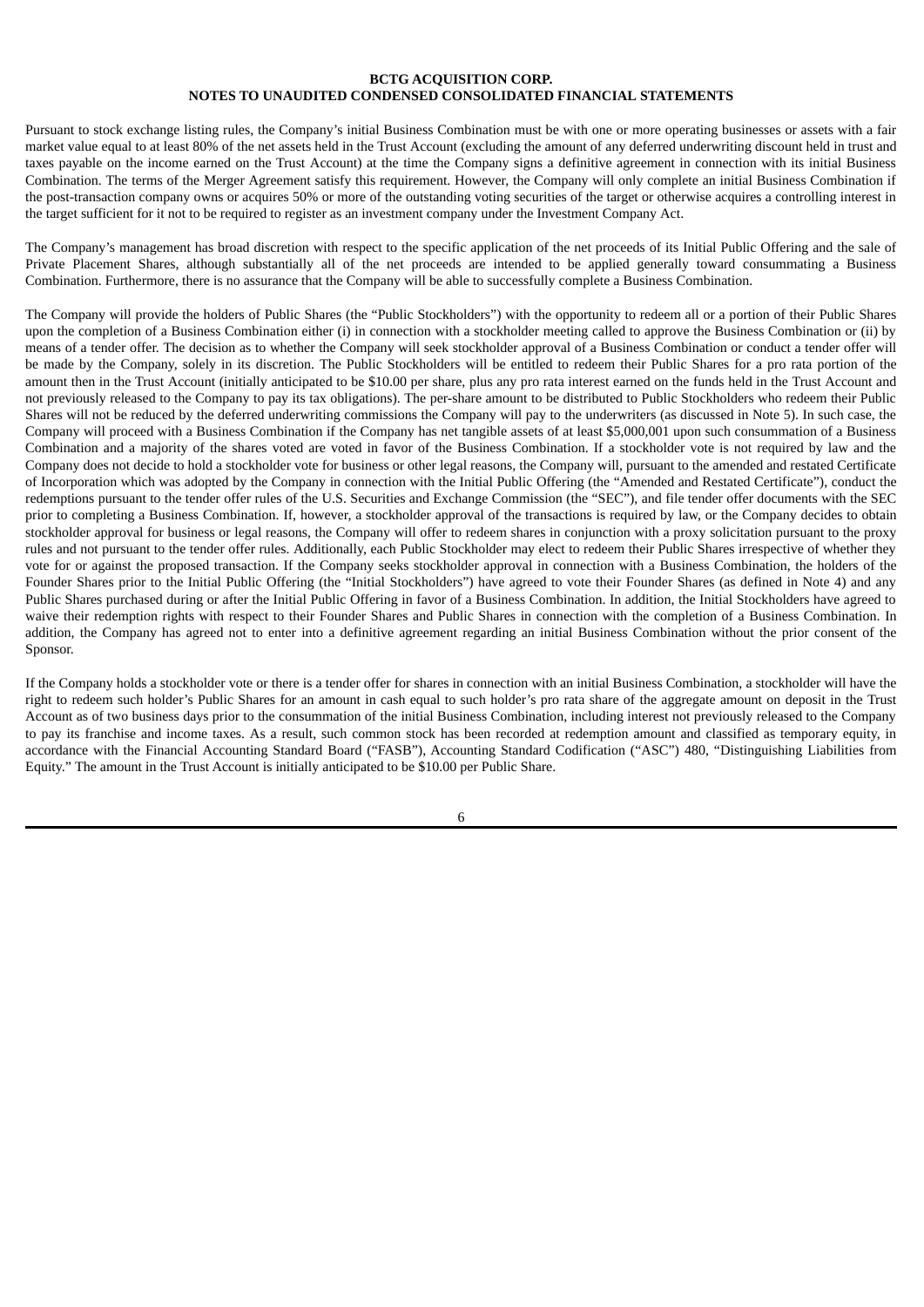Notwithstanding the foregoing, the Company's Amended and Restated Certificate provides that a Public Stockholder, together with any affiliate of such stockholder or any other person with whom such stockholder is acting in concert or as a "group" (as defined under Section 13 of the Securities Exchange Act of 1934, as amended (the "Exchange Act")), will be restricted from redeeming its shares with respect to more than an aggregate of 20% or more of the shares of common stock sold in the Initial Public Offering, without the prior consent of the Company.

The Company's Sponsor, executive officers, and directors have agreed not to propose an amendment to the Company's Amended and Restated Certificate that would affect the substance or timing of the Company's obligation to provide for the redemption of its Public Shares in connection with a Business Combination or to redeem 100% of its Public Shares if the Company does not complete a Business Combination, unless the Company provides the Public Stockholders with the opportunity to redeem their shares of common stock in conjunction with any such amendment.

If a Business Combination has not been consummated within 24 months from the closing of the Initial Public Offering, or September 8, 2022 (the "Combination Period") and stockholders do not approve an amendment to the amended and restated certificate of incorporation to extend this date, the Company will (i) cease all operations except for the purpose of winding up, (ii) as promptly as reasonably possible but not more than ten business days thereafter, redeem 100% of the outstanding Public Shares and (iii) as promptly as reasonably possible following such redemption, subject to the approval of the remaining stockholders and the board of directors, dissolve and liquidate, subject (in the case of (ii) and (iii) above) to the Company's obligations under Delaware law to provide for claims of creditors and the requirements of other applicable law.

The Initial Stockholders have agreed to waive their liquidation rights with respect to the Founder Shares if the Company fails to complete a Business Combination within the Combination Period. However, if the Initial Stockholders should acquire Public Shares in or after the Initial Public Offering, they will be entitled to liquidating distributions from the Trust Account with respect to such Public Shares if the Company fails to complete a Business Combination within the Combination Period. The underwriters have agreed to waive their rights to their deferred underwriting commission (see Note 5) held in the Trust Account in the event the Company does not complete a Business Combination within the Combination Period and, in such event, such amounts will be included with the funds held in the Trust Account that will be available to fund the redemption of the Company's Public Shares. In the event of such distribution, it is possible that the per share value of the residual assets remaining available for distribution (including Trust Account assets) will be only \$10.00 per share initially held in the Trust Account.

The Company will seek to have all third parties (other than the Company's independent registered public accounting firm) and any prospective target businesses enter into valid and enforceable agreements with the Company waiving any right, title, interest or claim of any kind they may have in or to any monies held in the Trust Account. Nevertheless, there is no guarantee that vendors, service providers and prospective target businesses will execute such agreements. The Company's insiders have agreed that they will be jointly and severally liable to the Company if and to the extent any claims by a vendor for services rendered or products sold to the Company, or a prospective target business with which the Company has discussed entering into a transaction agreement, reduce the amount of funds in the Trust Account to below \$10.00 per Public Share, except as to any claims by a third party who executed a valid and enforceable agreement with the Company waiving any right, title, interest or claim of any kind they may have in or to any monies held in the Trust Account and except as to any claims under our indemnity of the underwriters of the Initial Public Offering against certain liabilities, including liabilities under the Securities Act. However, the Company's insiders may not be able to satisfy their indemnification obligations. Moreover, the Company's insiders will not be liable to the Public Stockholders and instead will only have liability to the Company.

## *Proposed Business Combination*

On April 13, 2021, BCTG Acquisition Corp., a Delaware corporation ("BCTG"), entered into an agreement and plan of merger (as it may be amended and/or restated from time to time, the "Merger Agreement"), by and among BCTG, BCTG Merger Sub Inc., a Delaware corporation and a wholly-owned subsidiary of BCTG ("Merger Sub"), and Tango Therapeutics, Inc. ("Tango"). Pursuant to the Merger Agreement, at the closing of the transactions contemplated thereby, Merger Sub will merge with and into Tango (the "Merger") with Tango surviving the merger as a wholly-owned subsidiary of BCTG (the "Proposed Business Combination"). In addition, in connection with the consummation of the Proposed Business Combination, BCTG will be renamed "Tango Therapeutics, Inc."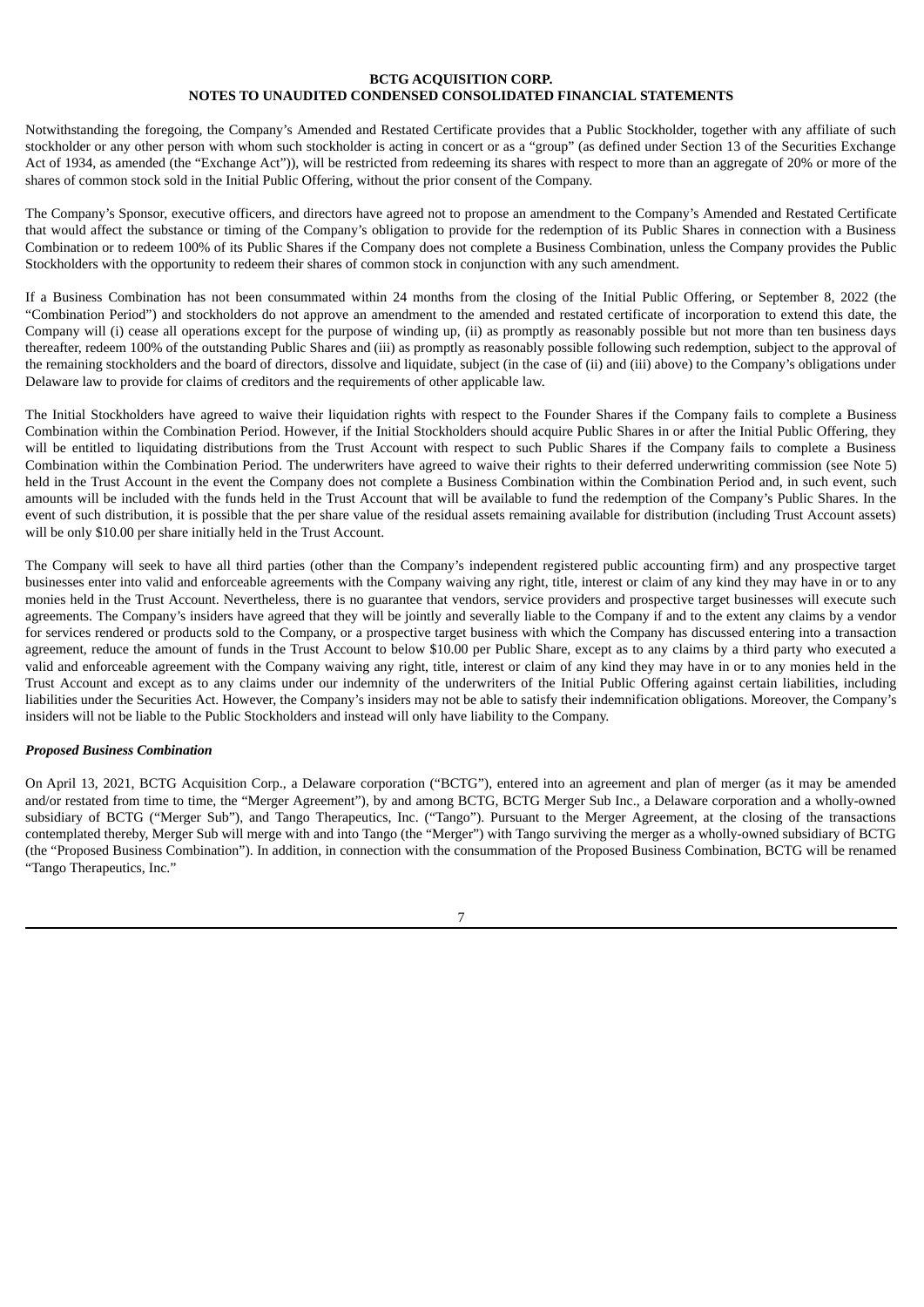Under the Merger Agreement, BCTG has agreed to acquire all of the outstanding shares of Tango common stock (including any options or warrants exercisable therefor) for \$550,000,000 in aggregate consideration, comprising 55,000,000 shares of BCTG common stock, based on a price of \$10.00 per share (such shares being referred to herein as the "Merger Consideration").

At the effective time of the Proposed Business Combination (the "Effective Time"), by virtue of the consummation of the Proposed Business Combination and without any further action on the part of BCTG, Merger Sub or Tango (after Tango causes each share of Tango preferred stock that is issued and outstanding immediately prior to the consummation of the Proposed Business Combination to be automatically converted immediately prior to the consummation of the Proposed Business Combination into a number of shares of Tango common stock at the then-effective conversation rate as calculated in accordance with Tango's organizational documents), each share of Tango common stock issued and outstanding immediately prior to the Effective Time shall be canceled and automatically converted into the right to receive a number of shares of BCTG common stock equal in value to the quotient of the Merger Consideration divided by the fully diluted capitalization of Tango (the "Exchange Ratio") without interest. Each outstanding Tango option shall be assumed by BCTG and automatically converted into an option to purchase such number of shares of BCTG's common stock, as adjusted based on the Exchange Ratio. If any shares of Tango common stock issued and outstanding immediately prior to the Effective Time are shares of Tango restricted stock, then the shares of BCTG common stock issued in exchange for such shares of Tango restricted stock shall to the same extent be unvested and subject to the same repurchase option or risk of forfeiture as in effect immediately prior to the Effective Time, and the certificates and/or book entries representing such shares of BCTG common stock shall accordingly be marked with appropriate legends. No certificates or scrip representing fractional shares of BCTG's common stock will be issued pursuant to the consummation of the Proposed Business Combination . Stock certificates evidencing the Merger Consideration shall bear restrictive legends as required by any securities laws at the time of the closing of the Proposed Business Combination.

The closing of the Proposed Business Combination is subject to certain customary conditions of the respective parties, including, (i) stockholder approval; (ii) no Material Adverse Effect (as defined in the Merger Agreement) with respect to Tango since the date of the Merger Agreement; (iii) expiration or termination of the Hart Scott-Rodino waiting period; (iv) a minimum of \$5,000,001 of net tangible assets immediately following the closing (after giving effect to any redemptions); (v) proceeds, net of BCTG expenses, at the closing of at least \$300 million (subject to certain shortfall provisions); (vi) satisfaction of any applicable listing requirements of The Nasdaq Capital Market; (vii) delivery by certain Tango stockholders of lock-up agreements; and (viii) BCTG and certain Tango stockholders having entered into an amended and restated registration rights agreement.

At the time of the execution of the Merger Agreement, BCTG entered into subscription agreements (the "Subscription Agreements") with certain institutional and accredited investors, pursuant to which, among other things, BCTG agreed to issue and sell, in a private placement to close immediately prior to the closing of the Proposed Business Combination, an aggregate of 18,610,000 shares of BCTG common stock for \$10.00 per share for a total of \$186,100,000.00.

On April 20, 2021, the Company filed with the SEC a Registration Statement on Form S-4, that includes a preliminary proxy statement/prospectus, and, when available, the Company intends to file a definitive proxy statement and final prospectus to call a special meeting of the holders of BCTG common stock to vote at the meeting (the "Special Meeting"). The holders of the majority of the voting power of BCTG's common stock present in person or represented by proxy at the Special Meeting must approve the Merger Agreement, the Proposed Business Combination and certain other actions related thereto, as provided in the Delaware General Corporation Law, BCTG's certificate of incorporation and applicable listing rules of The Nasdaq Stock Market LLC.

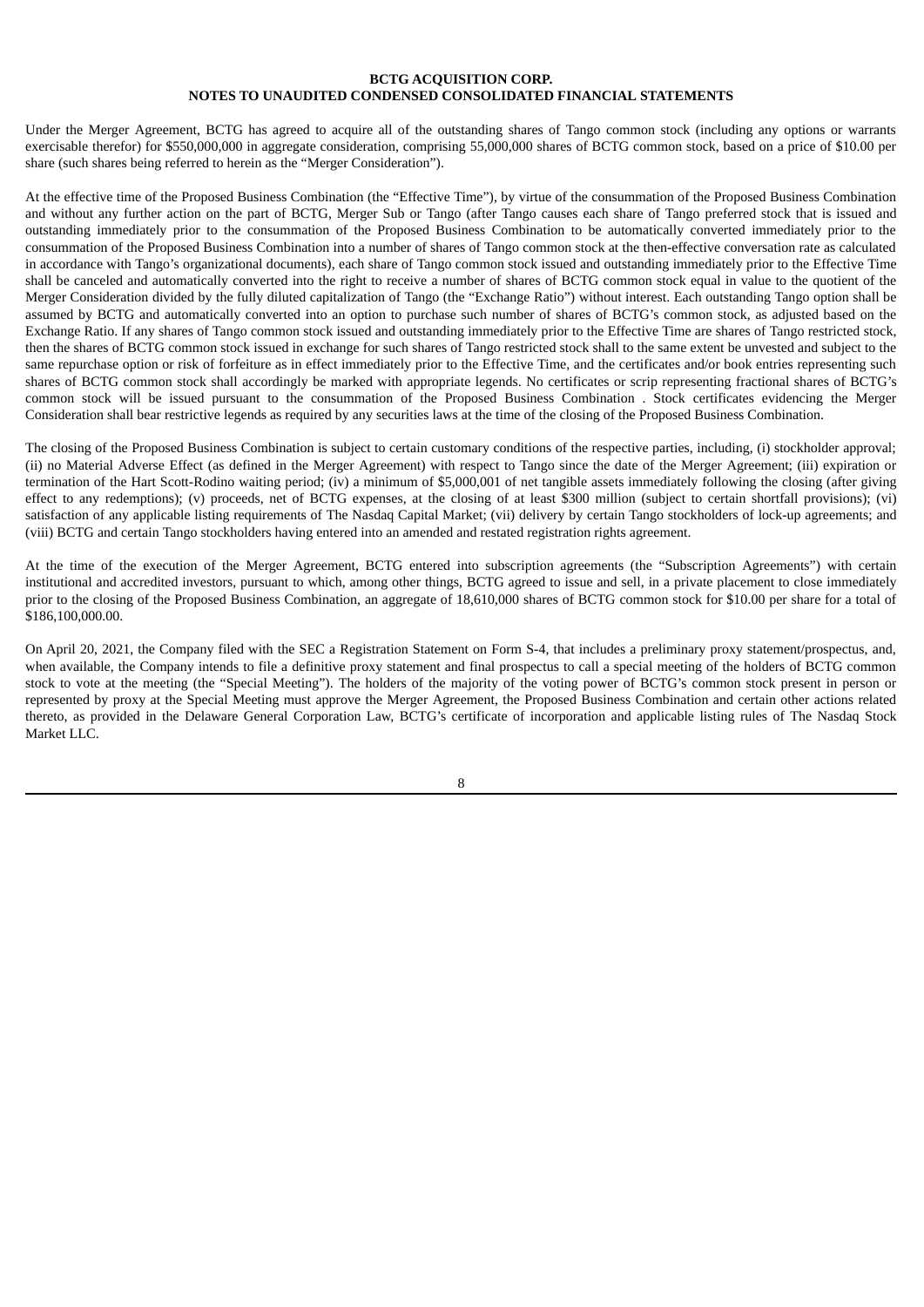The Merger Agreement may be terminated by BCTG or Tango under certain circumstances, including (i) by mutual written consent of BCTG and Tango; (ii) by either BCTG or Tango if the closing of the Business Combination has not occurred on or before September 30, 2021; (iii) by either BCTG or Tango if BCTG has not obtained the necessary stockholder approvals; or (iv) by BCTG if Tango has not timely delivered written consent of the Tango stockholders to the Merger Agreement.

The Merger Agreement, Subscription Agreements and other support agreements have been filed as exhibits to and described in the Company's Current Report on Form 8-K filed with the SEC on April 14, 2021.

### *Liquidity and Capital Resources*

As of March 31, 2021, the Company had \$1.3 million of cash in its operating account and approximately \$1.2 million of working capital.

Through March 31, 2021, the Company's liquidity needs were satisfied through a payment of \$25,000 from the Company's Sponsor in exchange for the issuance of the Founder Shares (as defined in Note 4), the loan under the certain promissory notes from the Company to the Sponsor of approximately \$127,000 to the Company to cover for offering costs in connection with the Initial Public Offering, and net proceeds from the consummation of the Private Placement not held in the Trust Account. The Company fully repaid the promissory notes on September 10, 2020. In addition, in order to finance transaction costs in connection with a Business Combination, the Company's officers, directors and initial stockholders may, but are not obligated to, provide the Company Working Capital Loans (see Note 4). However, in the Merger Agreement, we have covenanted not to enter into any such arrangements. Accordingly, as of March 31, 2021, there were no amounts outstanding under any Working Capital Loans.

Based on the foregoing, management believes that the Company will have sufficient working capital and borrowing capacity to meet its needs through the earlier of the consummation of a Business Combination or one year from this filing. Over this time period, the Company will be using these funds for paying existing accounts payable, identifying and evaluating prospective initial Business Combination candidates, performing due diligence on prospective target businesses, paying for travel expenditures, selecting the target business to merge with or acquire, and structuring, negotiating and consummating the Business Combination.

#### **Note 2 — Summary of Significant Accounting Policies**

#### **Basis of Presentation and Principles of Consolidation**

The accompanying unaudited condensed consolidated financial statements are presented in U.S. dollars in conformity with accounting principles generally accepted in the United States of America ("GAAP") for financial information and pursuant to the rules and regulations of the SEC. Accordingly, they do not include all of the information and footnotes required by GAAP. In the opinion of management, the unaudited condensed consolidated financial statements reflect all adjustments, which include only normal recurring adjustments necessary for the fair statement of the balances and results for the periods presented. Operating results for the period for the three months ended March 31, 2021 are not necessarily indicative of the results that may be expected through December 31, 2021.

The condensed consolidated financial statements include the accounts of the Company, and its wholly owned subsidiaries, Tango. All significant intercompany accounts and transactions are eliminated.

 $\mathbf q$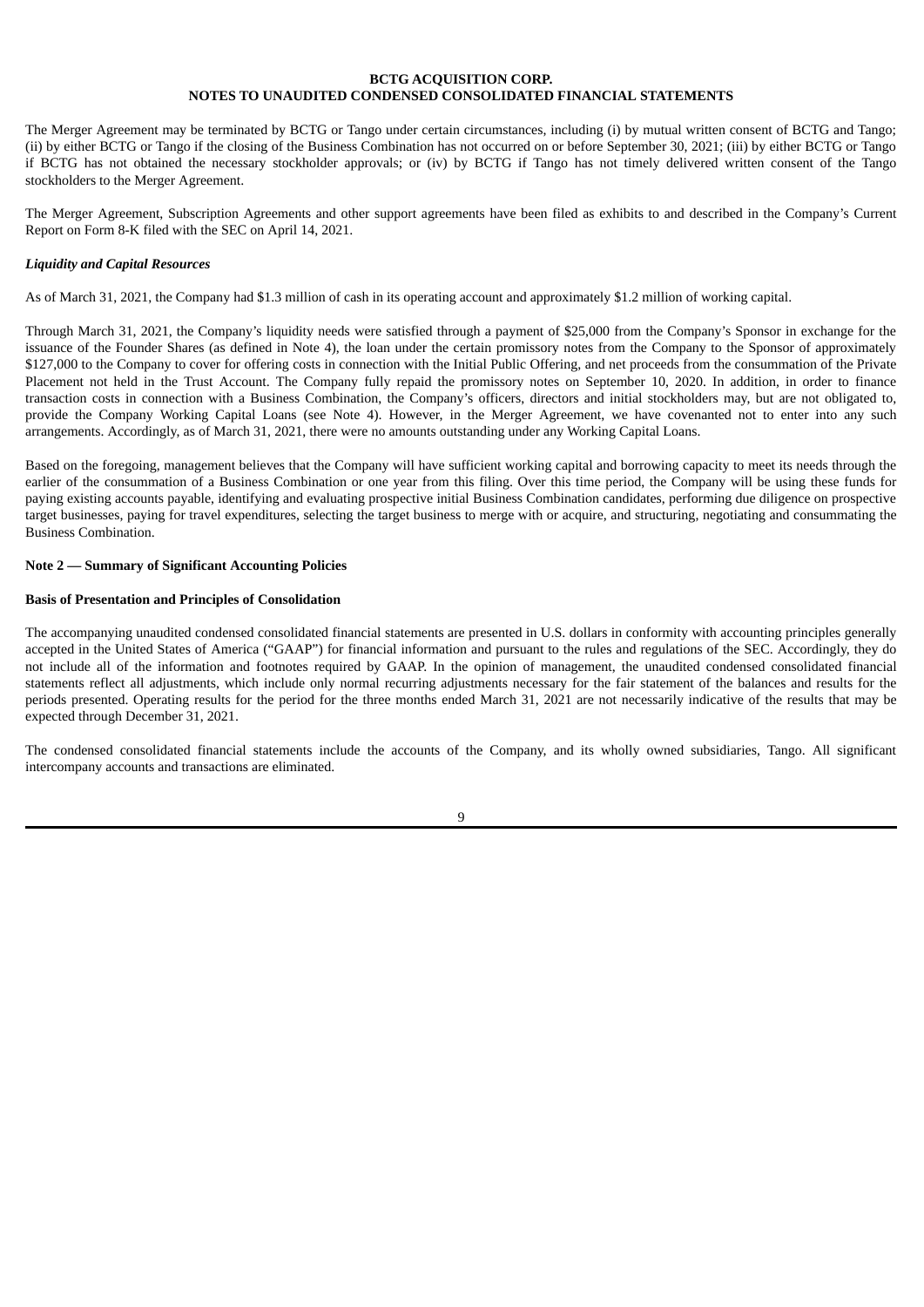#### *Emerging Growth Company*

The Company is an "emerging growth company," as defined in Section 2(a) of the Securities Act, as modified by the Jumpstart Our Business Startups Act of 2012 (the "JOBS Act"), and it may take advantage of certain exemptions from various reporting requirements that are applicable to other public companies that are not emerging growth companies including, but not limited to, not being required to comply with the independent registered public accounting firm attestation requirements of Section 404 of the Sarbanes-Oxley Act, reduced disclosure obligations regarding executive compensation in its periodic reports and proxy statements, and exemptions from the requirements of holding a nonbinding advisory vote on executive compensation and stockholder approval of any golden parachute payments not previously approved.

Further, Section 102(b)(1) of the JOBS Act exempts emerging growth companies from being required to comply with new or revised financial accounting standards until private companies (that is, those that have not had a Securities Act registration statement declared effective or do not have a class of securities registered under the Exchange Act) are required to comply with the new or revised financial accounting standards. The JOBS Act provides that an emerging growth company can elect to opt out of the extended transition period and comply with the requirements that apply to non-emerging growth companies but any such an election to opt out is irrevocable. The Company has elected not to opt out of such extended transition period, which means that when a standard is issued or revised and it has different application dates for public or private companies, the Company, as an emerging growth company, can adopt the new or revised standard at the time private companies adopt the new or revised standard. This may make comparison of the Company's financial statement with another public company that is neither an emerging growth company nor an emerging growth company that has opted out of using the extended transition period difficult or impossible because of the potential differences in accounting standards used.

#### *Concentration of Credit Risk*

Financial instruments that potentially subject the Company to concentrations of credit risk consist of cash accounts in a financial institution, which, at times, may exceed the Federal Depository Insurance Coverage limit of \$250,000. As of March 31, 2021, the Company has not experienced losses on these accounts and management believes the Company is not exposed to significant risks on such accounts.

### *Cash and Cash Equivalents*

The Company considers all short-term investments with an original maturity of three months or less when purchased to be cash equivalents. The Company had no cash equivalents as of March 31, 2021.

### *Investments Held in the Trust Account*

The Company's portfolio of investments held in the Trust Account is comprised of U.S. government securities, within the meaning set forth in Section 2(a) (16) of the Investment Company Act, with a maturity of 185 days or less, or investments in money market funds that invest in U.S. government securities, or a combination thereof. The Company's investments held in the Trust Account are classified as trading securities. Trading securities are presented on the balance sheet at fair value at the end of each reporting period. Gains and losses resulting from the change in fair value of these securities are included in interest earned on investments held in the Trust Account on the accompanying statement of operations. The estimated fair values of investments held in the Trust Account are determined using available market information.

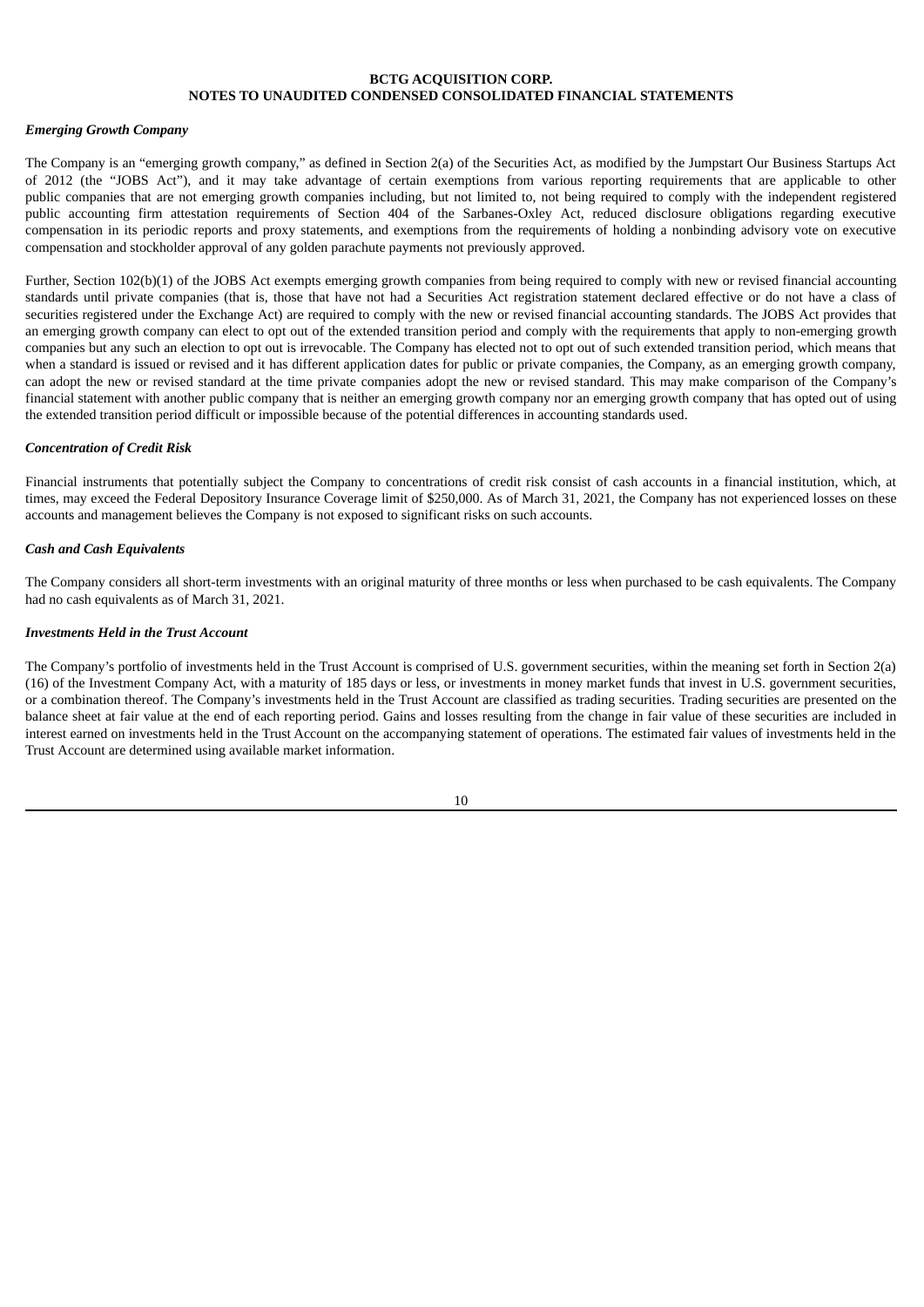#### *Use of Estimates*

The preparation of financial statement in conformity with U.S. GAAP requires the Company's management to make estimates and assumptions that affect the reported amounts of assets and liabilities and disclosure of contingent assets and liabilities at the date of the financial statement. Actual results could differ from those estimates.

### *Financial Instruments*

The fair value of the Company's assets and liabilities, which qualify as financial instruments under the FASB ASC 820, "Fair Value Measurements and Disclosures," approximates the carrying amounts represented in the balance sheet.

### *Fair Value Measurements*

Fair value is defined as the price that would be received for sale of an asset or paid for transfer of a liability, in an orderly transaction between market participants at the measurement date. U.S. GAAP establishes a three-tier fair value hierarchy, which prioritizes the inputs used in measuring fair value. The hierarchy gives the highest priority to unadjusted quoted prices in active markets for identical assets or liabilities (Level 1 measurements) and the lowest priority to unobservable inputs (Level 3 measurements). These tiers include:

- Level 1, defined as observable inputs such as quoted prices (unadjusted) for identical instruments in active markets;
- Level 2, defined as inputs other than quoted prices in active markets that are either directly or indirectly observable such as quoted prices for similar instruments in active markets or quoted prices for identical or similar instruments in markets that are not active; and
- Level 3, defined as unobservable inputs in which little or no market data exists, therefore requiring an entity to develop its own assumptions, such as valuations derived from valuation techniques in which one or more significant inputs or significant value drivers are unobservable.

In some circumstances, the inputs used to measure fair value might be categorized within different levels of the fair value hierarchy. In those instances, the fair value measurement is categorized in its entirety in the fair value hierarchy based on the lowest level input that is significant to the fair value measurement.

As of March 31, 2021, the carrying values of cash, accounts payable and accrued expenses approximate their fair values due to the short-term nature of the instruments. The Company's marketable securities held in Trust Account are comprised of investments in U.S. Treasury securities with an original maturity of 185 days or less and are recognized at fair value. The fair value of marketable securities held in Trust Account is determined using quoted prices in active markets.

#### *Offering Costs Associated with the Initial Public Offering*

Offering costs consisted of legal, accounting, underwriting and other costs incurred that were directly related to the Initial Public Offering and that were charged to Stockholders' equity upon the completion of the Initial Public Offering.

#### *Common Stock Subject to Possible Redemption*

The Company accounts for its common stock subject to possible redemption in accordance with the guidance in ASC Topic 480 "Distinguishing Liabilities from Equity." Shares of common stock subject to mandatory redemption (if any) are classified as liability instruments and are measured at fair value. Shares of conditionally redeemable common stock (including common stock that feature redemption rights that are either within the control of the holder or subject to redemption upon the occurrence of uncertain events not solely within the Company's control) are classified as temporary equity. At all other times, shares of common stock are classified as stockholders' equity. The Company's common stock features certain redemption rights that are considered to be outside of the Company's control and subject to the occurrence of uncertain future events. Accordingly, at March 31, 2021 and December 31, 2020, 15,712,245 and 15,736,221 shares of common stock subject to possible redemption are presented as temporary equity, outside of the stockholders' equity section of the Company's balance sheet, respectively.

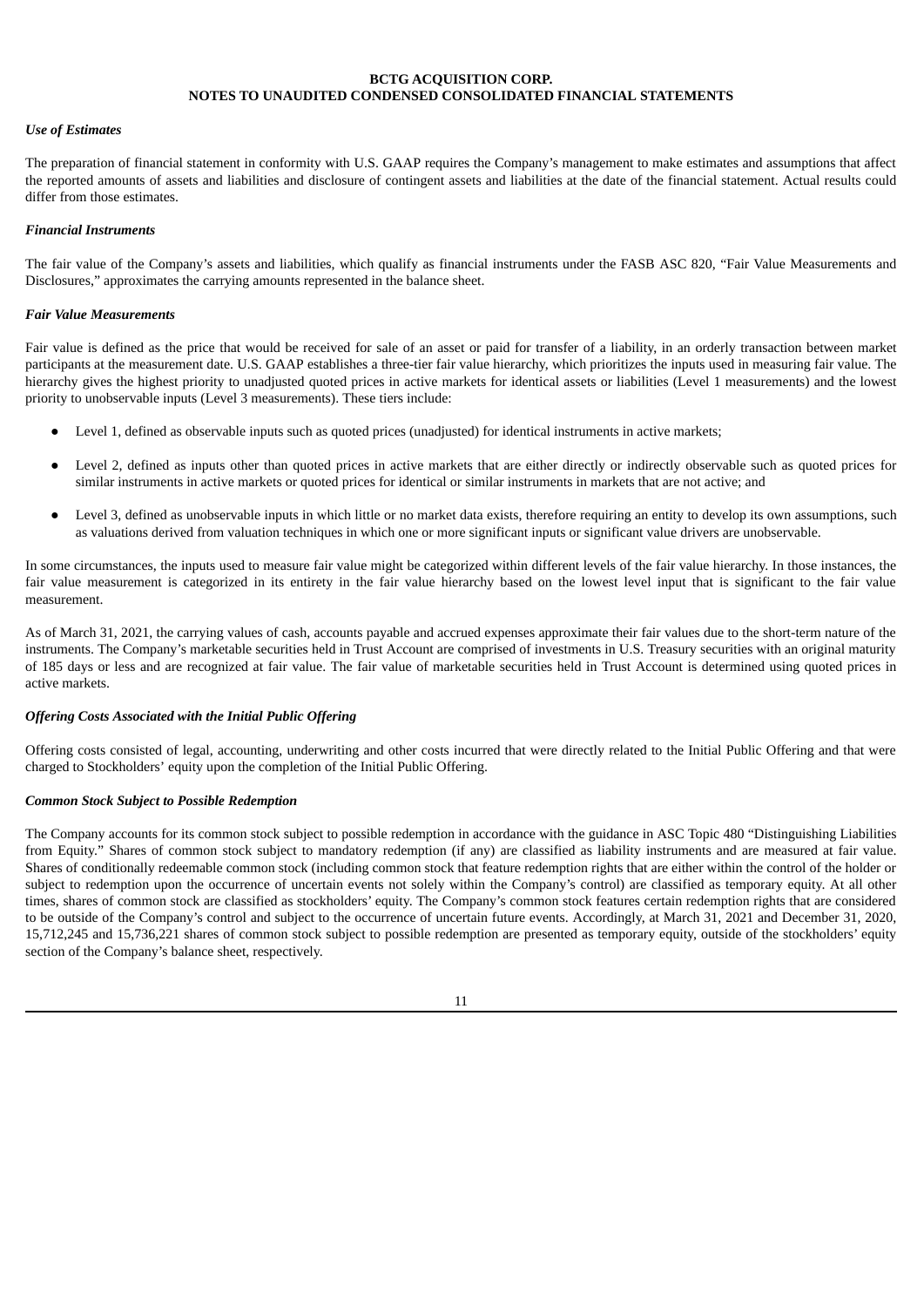#### *Income Taxes*

The Company complies with the accounting and reporting requirements of Financial Accounting Standards Board Accounting Standard Codification, or FASB ASC, 740, "Income Taxes," which requires an asset and liability approach to financial accounting and reporting for income taxes. Deferred tax assets and liabilities are recognized for the estimated future tax consequences attributable to differences between the financial statement carrying amounts of existing assets and liabilities and their respective tax bases. Deferred tax assets and liabilities are measured using enacted tax rates expected to apply to taxable income in the years in which those temporary differences are expected to be recovered or settled. The effect on deferred tax assets and liabilities of a change in tax rates is recognized in income in the period that included the enactment date. Valuation allowances are established, when necessary, to reduce deferred tax assets to the amount expected to be realized.

FASB ASC 740 prescribes a recognition threshold and a measurement attribute for the financial statement recognition and measurement of tax positions taken or expected to be taken in a tax return. For those benefits to be recognized, a tax position must be more-likely-than-not to be sustained upon examination by taxing authorities. The Company recognizes accrued interest and penalties related to unrecognized tax benefits as income tax expense.

#### *Net Income (Loss) Per Common Share*

Net income (loss) per common share is computed by dividing net loss by the weighted-average number of common shares outstanding during the periods.

The Company's unaudited condensed consolidated statement of operations include a presentation of loss per share for common shares subject to redemption in a manner similar to the two-class method of income per share. Net loss per share, basic and diluted for Public Shares for three months ended March 31, 2021 is calculated by dividing the investment income earned on the Trust Account of approximately \$27,000, net of applicable income and franchise taxes available to be withdrawn from the Trust Account of approximately \$25,000 by the weighted average number of Public Shares outstanding for the period.

Net loss per share, basic and diluted for Founder Shares for the three months ended March 31, 2021 is calculated by dividing the net loss of approximately \$240,000, less net income attributable to Public Shares of approximately \$2,000, resulting in a net loss of approximately \$242,000, by the weighted average number of non-redeemable common shares outstanding for the periods.

#### *Recent Accounting Pronouncements*

In August 2020, the Financial Accounting Standards Board ("FASB") issued Accounting standards update ("ASU") 2020-06, *Debt—Debt with Conversion* and Other Options (Subtopic 470-20) and Derivatives and Hedging-Contracts in Entity's Own Equity (Subtopic 815-40): Accounting for Convertible *Instruments and Contracts in an Entity's Own Equity*, which simplifies accounting for convertible instruments by removing major separation models required under current GAAP. The ASU removes certain settlement conditions that are required for equity contracts to qualify for the derivative scope exception and it also simplifies the diluted earnings per share calculation in certain areas. The ASU is effective for fiscal years beginning after December 15, 2023, including interim periods within those fiscal years. Early adoption is permitted, but no earlier than fiscal years beginning after December 15, 2021 and adoption must be as of the beginning of the Company's annual fiscal year. The Company is currently evaluating the impact of this standard on its financial statements and related disclosures.

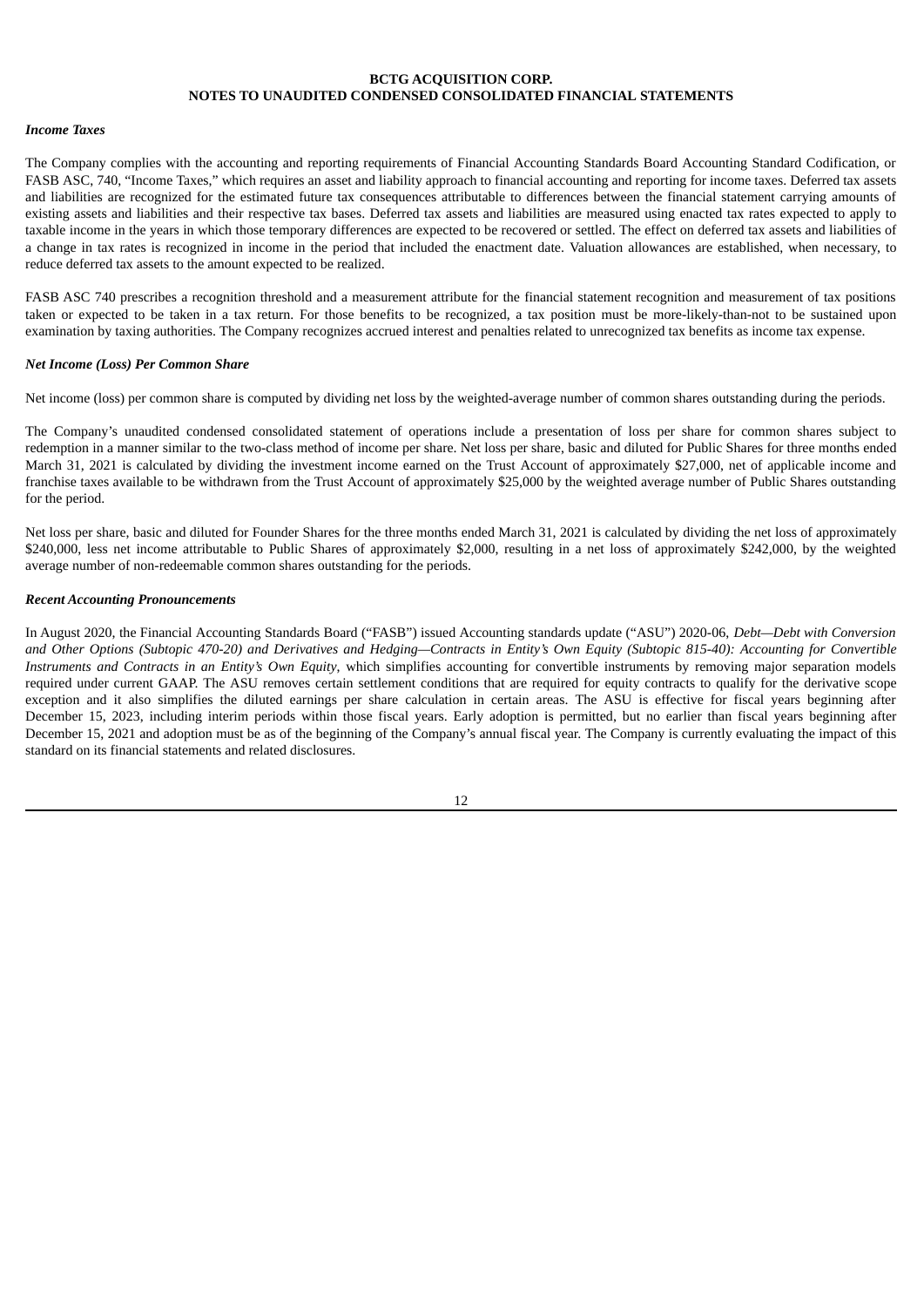Management does not believe that any other recently issued, but not yet effective, accounting standards if currently adopted would have a material effect on the accompanying financial statement.

## **Note 3 — Initial Public Offering**

On September 8, 2020, the Company consummated its Initial Public Offering of 16,675,000 Public Shares, including the 2,175,000 Public Shares as a result of the underwriters' full exercise of their over-allotment option, at an offering price of \$10.00 per Public Share, generating gross proceeds of approximately \$166.8 million, and incurring offering costs of approximately \$9.6 million, inclusive of approximately \$5.8 million in deferred underwriting commissions.

## **Note 4 — Related Party Transactions**

## *Founder Shares*

On June 4, 2020, the Company issued 3,593,750 shares of common stock to the Sponsor (the "Founder Shares") for an aggregate purchase price of \$25,000. On September 2, 2020, the Company declared a dividend of 0.16 shares for each outstanding share of common stock (an aggregate of 575,000 shares), resulting in an aggregate of 4,168,750 shares outstanding. All shares and associated amounts have been retroactively restated to reflect the share dividend.

The Initial Stockholders agreed not to transfer, assign or sell any of their Founder Shares (except to certain permitted transferees) until the earlier of (i) one year after the date of the consummation of the initial Business Combination or (ii) the date on which the closing price of the Company's common stock equals or exceeds \$12.00 per share (as adjusted for stock splits, stock dividends, reorganizations and recapitalizations) for any 20 trading days within any 30-trading day period commencing at least 150 days after the initial Business Combination, or earlier if, subsequent to the initial Business Combination, the Company consummates a subsequent liquidation, merger, stock exchange or other similar transaction which results in all of the stockholders having the right to exchange their shares of common stock for cash, securities or other property.

#### *Private Placement Shares*

Concurrently with the closing of the Initial Public Offering, the Sponsor purchased 533,500 Private Placement Shares, at a price of \$10.00 per share, in a private placement for an aggregate purchase price of approximately \$5.3 million. The Private Placement Shares are identical to the shares of common stock sold in the Initial Public Offering, subject to certain limited exceptions as described in Note 1.

The Sponsor and the Company's officers and directors have agreed, subject to limited exceptions, not to transfer, assign or sell any of their Private Placement Shares until 30 days after the completion of the initial Business Combination.

## *Related Party Loans*

In order to finance transaction costs in connection with a Business Combination, the Initial Stockholders may, but are not obligated to, loan the Company funds, from time to time or at any time, in whatever amount they deem reasonable in their sole discretion (the "Working Capital Loans"). Each loan would be evidenced by a promissory note. The notes would either be paid upon consummation of the initial Business Combination, without interest, or, at the lender's discretion, up to \$1,500,000 of the notes may be converted upon consummation of the Business Combination into additional private placement shares at a conversion price of \$10.00 per share. If the Company does not complete a Business Combination, the loans would not be repaid. Such private placement shares would be identical to the Private Placement Shares. However, in the Merger Agreement, we have covenanted not to enter into any such arrangements. Accordingly, to date, the Company had no borrowings under the Working Capital Loans.

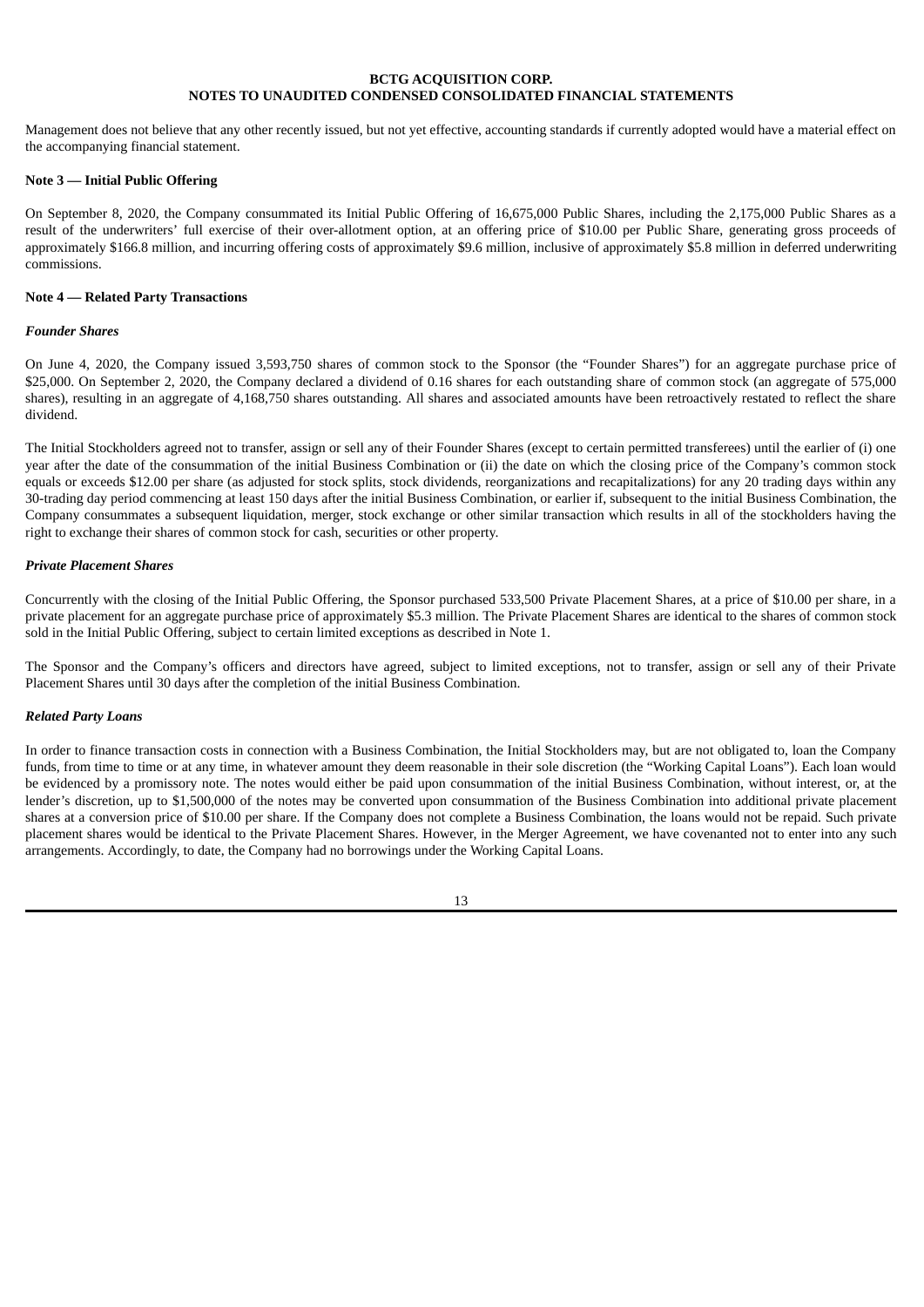#### *Administrative Support Agreement*

Commencing on September 2, 2020, the Company agreed to pay an affiliate of the Sponsor a total of \$10,000 per month for office space and certain office and secretarial services. Upon completion of the initial Business Combination or the Company's liquidation, the Company will cease paying these monthly fees. The Company incurred \$30,000 of such expenses during the three months ended March 31, 2021. As of March 31, 2021, no amounts were payable related to this agreement.

### *Share Purchase Commitment*

The Company's Sponsor entered into an agreement to purchase an aggregate of at least 2,500,000 shares of common stock for an aggregate purchase price of \$25.0 million, or \$10.00 per share, prior to, concurrently with, or following the closing of the initial Business Combination in a private placement. The funds from such private placement may be used as part of the consideration to the sellers in the initial Business Combination, and any excess funds from such private placement may be used for working capital in the post-transaction company.

### **Note 5 — Commitments and Contingencies**

#### *Registration Rights*

The holders of the Founder Shares, Private Placement Shares and shares that may be issued upon conversion of Working Capital Loans are entitled to registration rights pursuant to a registration rights agreement. The holders of a majority of these securities are entitled to make up to two demands that the Company register such securities. The holders of the majority of the Founder Shares can elect to exercise these registration rights at any time commencing three months prior to the date on which these shares of common stock are to be released from escrow. In addition, the holders have certain "piggy-back" registration rights with respect to registration statements filed subsequent to the consummation of a Business Combination. The Company will bear the expenses incurred in connection with the filing of any such registration statements.

### *Underwriting Agreement*

The underwriters in our Initial Public Offering were entitled to an underwriting discount of \$0.20 per share, or approximately \$3.3 million in the aggregate, which was paid upon the closing of the Initial Public Offering. In addition, the underwriters will be entitled to a deferred underwriting commission of \$0.35 per share, or approximately \$5.8 million in the aggregate. The deferred fee will become payable to the underwriters from the amounts held in the Trust Account solely in the event that the Company completes a Business Combination, subject to the terms of the underwriting agreement.

#### *Risks and Uncertainties*

Management continues to evaluate the impact of the COVID-19 pandemic on the industry and has concluded that while it is reasonably possible that the virus could have a negative effect on the Company's financial position, results of its operations, and/or its efforts with respect to an initial Business Combination, the specific impact is not readily determinable as of the date of this financial statement. The financial statement does not include any adjustments that might result from the outcome of this uncertainty.

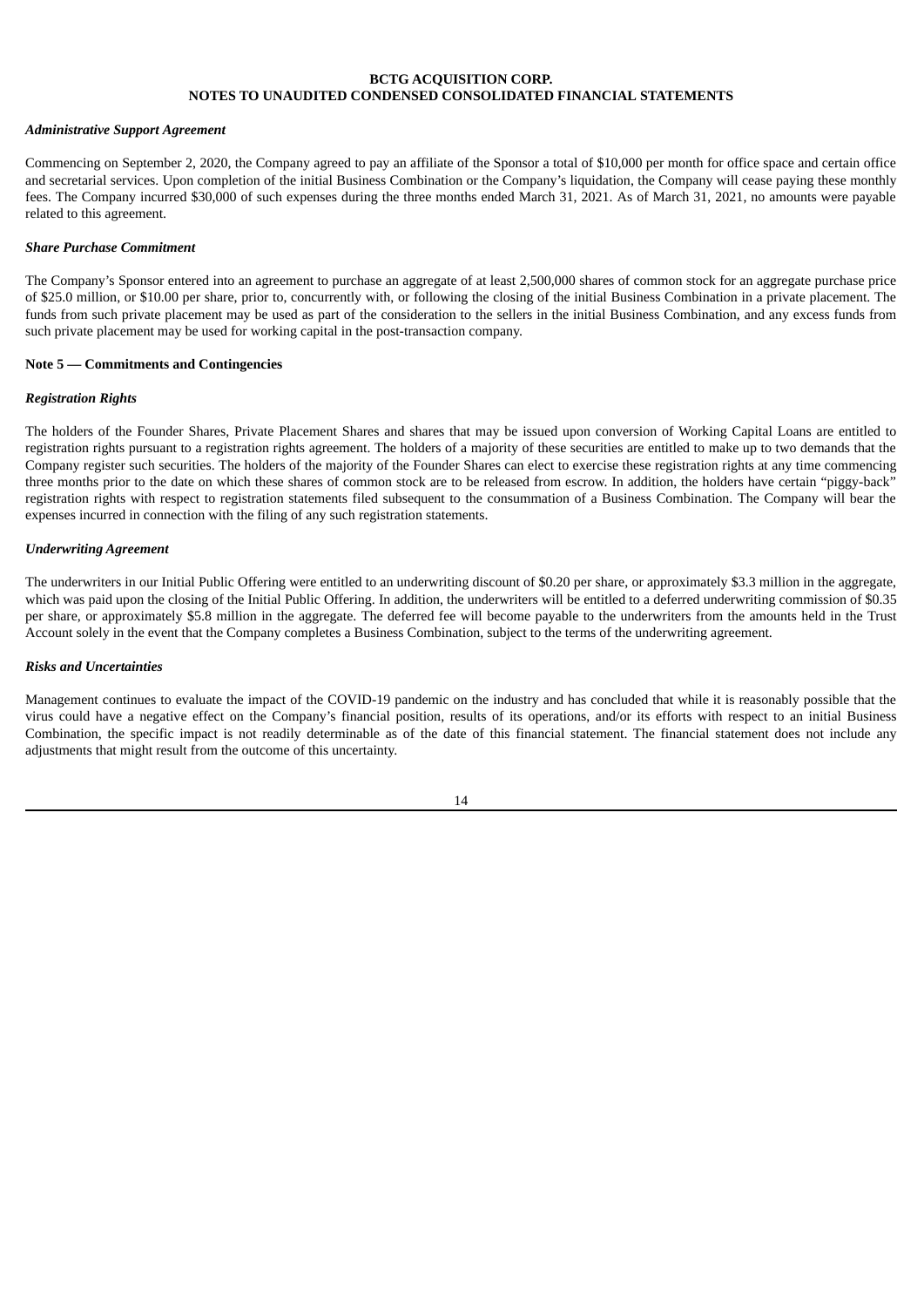### **Note 6 — Stockholders' Equity**

*Preferred stock*—The Company is authorized to issue 1,000,000 shares of preferred stock with a par value of \$0.0001 per share. As of March 31, 2021, there are no shares of preferred stock issued or outstanding.

*Common Stock*—The Company is authorized to issue 30,000,000 shares of common stock, par value of \$0.0001 per share. On September 2, 2020, the Company declared a dividend of 0.16 shares for each outstanding share of common stock (an aggregate of 575,000 shares). All shares and associated amounts have been retroactively restated to reflect the share dividend. As of March 31, 2021, there were 21,377,250 shares of common stock outstanding, including 15,712,245 shares of common stock subject to possible redemption that were classified outside of permanent equity in the accompanying balance sheet.

## **Note 7 — Fair Value Measurements**

The following tables present information about the Company's assets that are measured at fair value on a recurring basis and indicates the fair value hierarchy of the valuation techniques that the Company utilized to determine such fair value.

## **March 31, 2021**

|                                         |                      | <b>Significant</b>       | <b>Significant</b> |
|-----------------------------------------|----------------------|--------------------------|--------------------|
|                                         | <b>Quoted Prices</b> | Other                    | Other              |
|                                         | in Active            | <b>Observable</b>        | Unobservable       |
|                                         | <b>Markets</b>       | Inputs                   | Inputs             |
| <b>Description</b>                      | (Level 1)            | (Level 2)                | (Level 3)          |
| U.S. Treasury Securities <sup>(1)</sup> | 166,809,388          | $\overline{\phantom{0}}$ |                    |

*(1) Includes approximately \$4,000 of investments held in cash within the Trust Account.*

## **December 31, 2020**

|                                                 |                         | <b>Significant</b><br>Other |                          | <b>Significant</b><br>Other |  |
|-------------------------------------------------|-------------------------|-----------------------------|--------------------------|-----------------------------|--|
|                                                 | <b>Quoted Prices in</b> | <b>Observable</b>           |                          | <b>Unobservable</b>         |  |
|                                                 | <b>Active Markets</b>   | Inputs                      |                          | Inputs                      |  |
| <b>Description</b>                              | (Level 1)               | (Level 2)                   |                          | (Level 3)                   |  |
| U.S. Treasury Securities maturing March 4, 2021 | 166.811.648             |                             | $\overline{\phantom{0}}$ |                             |  |

*(1) Includes approximately \$4,000 of investments held in cash within the Trust Account.*

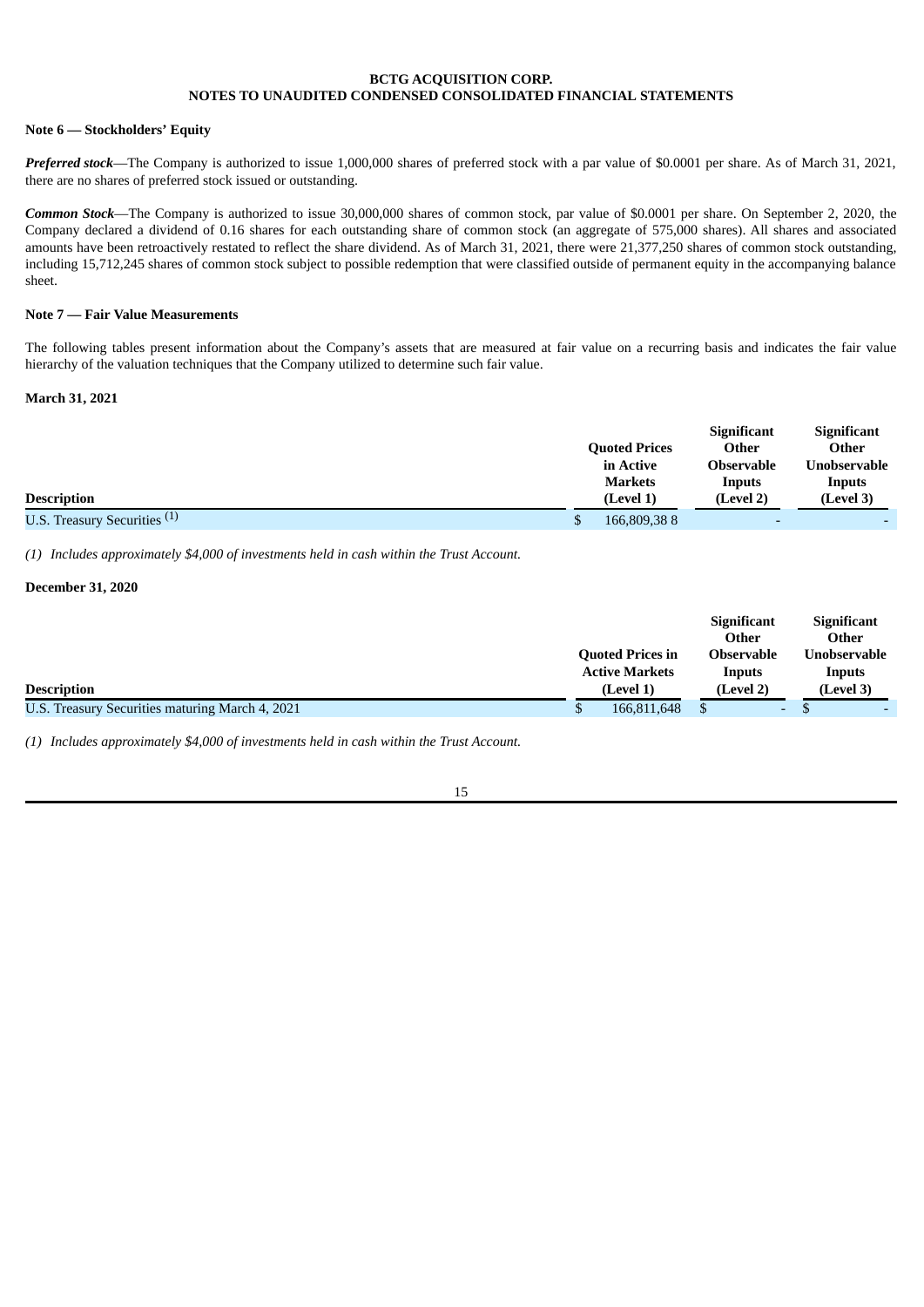Transfers to/from Levels 1, 2, and 3 are recognized at the end of the reporting period. There were no transfers between levels of the hierarchy for the three months ended March 31, 2021. Level 1 instruments include investments U.S. Treasury securities with an original maturity of 185 days or less.

## **Note 8 — Subsequent Events**

The Company evaluated subsequent events and transactions that occurred up to the date unaudited condensed consolidated financial statements were available to be issued. Based upon this review, the Company determined that, except as disclosed in Note 1, there have been no events that have occurred that would require adjustments to the disclosures in the unaudited condensed consolidated financial statements.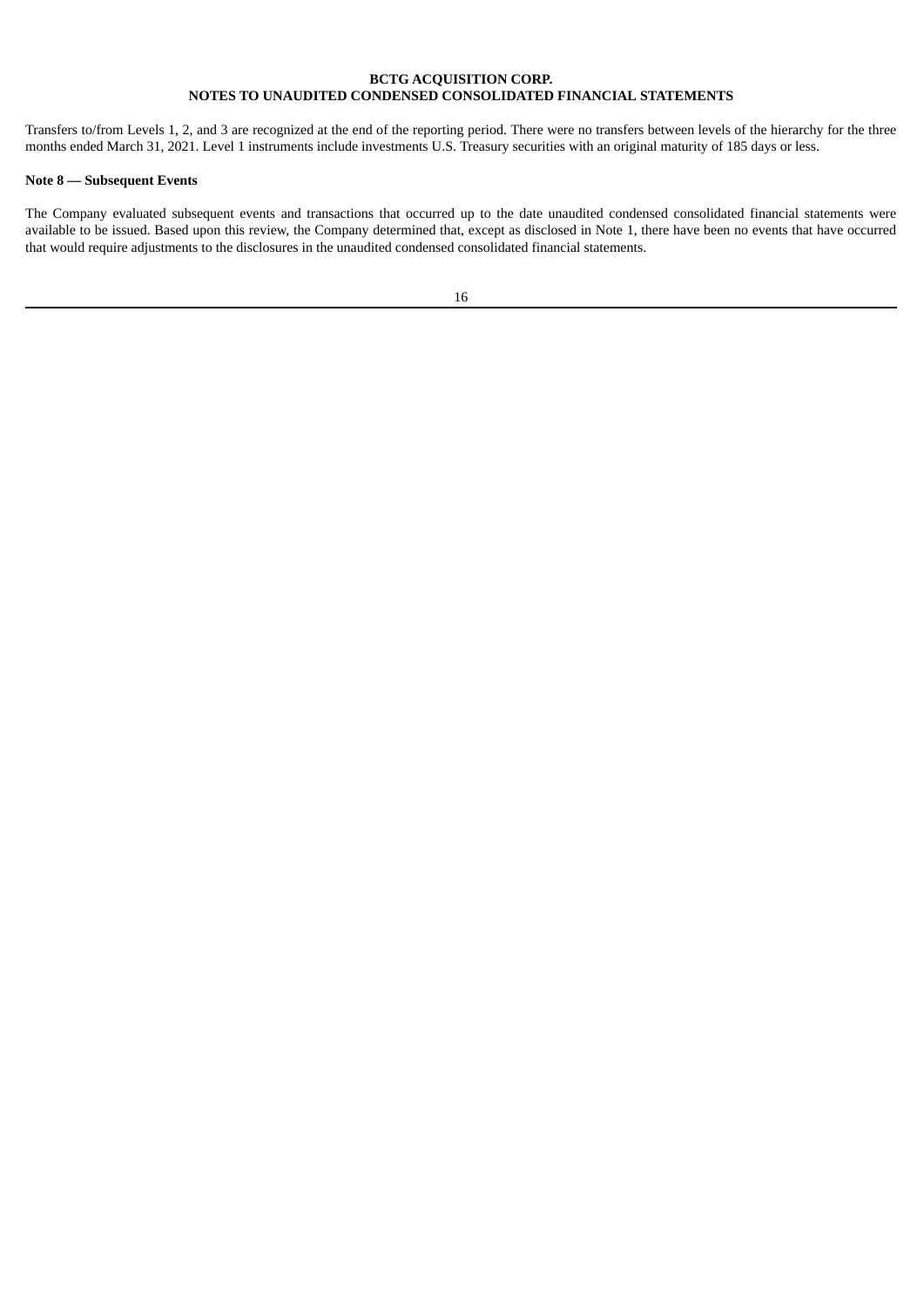#### <span id="page-18-0"></span>**Item 2. Management's Discussion and Analysis of Financial Condition and Results of Operations.**

References to the "Company," "BCTG Acquisition Corp.," "BCTG," "our," "us" or "we" refer to BCTG Acquisition Corp. The following discussion and analysis of the Company's financial condition and results of operations should be read in conjunction with the unaudited interim condensed consolidated financial statements and the notes thereto contained elsewhere in this report. Certain information contained in the discussion and analysis set forth below *includes forward-looking statements that involve risks and uncertainties.*

### **Cautionary Note Regarding Forward-Looking Statements**

This Quarterly Report on Form 10-Q includes forward-looking statements within the meaning of Section 27A of the Securities Act of 1933, as amended, and Section 21E of the Exchange Act. We have based these forward-looking statements on our current expectations and projections about future events. These forward-looking statements are subject to known and unknown risks, uncertainties and assumptions about us that may cause our actual results, levels of activity, performance or achievements to be materially different from any future results, levels of activity, performance or achievements expressed or implied by such forward-looking statements. In some cases, you can identify forward-looking statements by terminology such as "may," "should," "could," "would," "expect," "plan," "anticipate," "believe," "estimate," "continue," or the negative of such terms or other similar expressions. Factors that might cause or contribute to such a discrepancy include, but are not limited to, those described in our other SEC filings.

#### **Overview**

We are a blank check company incorporated in Delaware on May 21, 2020. We were formed for the purpose of effecting a merger, share exchange, asset acquisition, share purchase, reorganization or similar business combination with one or more businesses (the "Business Combination"). We are an emerging growth company and, as such, we are subject to all of the risks associated with emerging growth companies.

Our sponsor is BCTG Holdings, LLC, a Delaware limited liability company (the "Sponsor"). The registration statement for our Initial Public Offering was declared effective on September 2, 2020. On September 8, 2020, we consummated our Initial Public Offering of 16,675,000 shares of common stock (the "Public Shares"), including the 2,175,000 Public Shares as a result of the underwriters' full exercise of their over-allotment option, at an offering price of \$10.00 per Public Share, generating gross proceeds of approximately \$166.8 million, and incurring offering costs of approximately \$9.6 million, inclusive of approximately \$5.8 million in deferred underwriting commissions (Note 5).

Simultaneously with the closing of the Initial Public Offering, we consummated the private placement ("Private Placement") of 533,500 shares of common stock (the "Private Placement Shares"), at a price of \$10.00 per Private Placement Share to the Sponsor, generating gross proceeds of approximately \$5.3 million (Note 4).

Upon the closing of the Initial Public Offering and the Private Placement, approximately \$166.8 million, representing the net proceeds of the Initial Public Offering and certain of the proceeds of the Private Placement was placed in a trust account ("Trust Account") in the United States maintained by Continental Stock Transfer & Trust Company, as trustee, and will remain invested only in U.S. government treasury bills, notes and bonds with a maturity of 185 days or less or in money market funds meeting certain conditions under Rule 2a-7 under the Investment Company Act and which invest solely in U.S. Treasuries, until the earlier of: (i) the completion of a Business Combination and (ii) the distribution of the Trust Account as described below.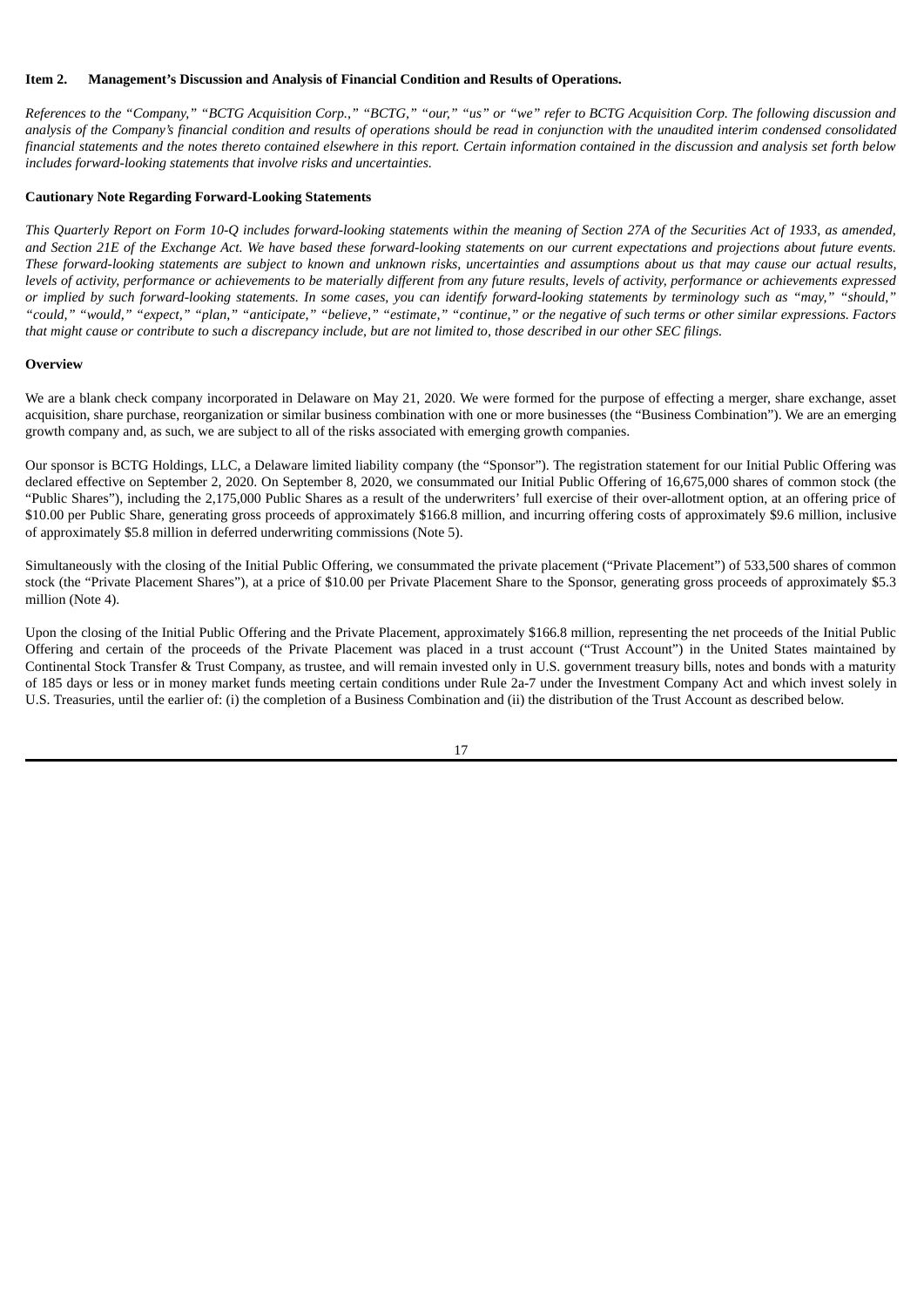Our management has broad discretion with respect to the specific application of the net proceeds of its Initial Public Offering and the sale of Private Placement Shares, although substantially all of the net proceeds are intended to be applied generally toward consummating a Business Combination. Furthermore, there is no assurance that we will be able to successfully complete a Business Combination.

If a Business Combination has not been consummated within 24 months from the closing of the Initial Public Offering, or September 8, 2022 (the "Combination Period") and stockholders do not approve an amendment to the amended and restated certificate of incorporation to extend this date, we will (i) cease all operations except for the purpose of winding up, (ii) as promptly as reasonably possible but not more than ten business days thereafter, redeem 100% of the outstanding Public Shares and (iii) as promptly as reasonably possible following such redemption, subject to the approval of the remaining stockholders and the board of directors, dissolve and liquidate, subject (in the case of (ii) and (iii) above) to our obligations under Delaware law to provide for claims of creditors and the requirements of other applicable law.

#### *Proposed Business Combination*

On April 13, 2021, BCTG Acquisition Corp., a Delaware corporation ("BCTG"), entered into an agreement and plan of merger (as it may be amended and/or restated from time to time, the "Merger Agreement"), by and among BCTG, BCTG Merger Sub Inc., a Delaware corporation and a wholly-owned subsidiary of BCTG ("Merger Sub"), and Tango Therapeutics, Inc. ("Tango"). Pursuant to the Merger Agreement, at the closing of the transactions contemplated thereby, Merger Sub will merge with and into Tango (the "Merger") with Tango surviving the merger as a wholly-owned subsidiary of BCTG (the "Proposed Business Combination"). In addition, in connection with the consummation of the Proposed Business Combination, BCTG will be renamed "Tango Therapeutics, Inc."

Under the Merger Agreement, BCTG has agreed to acquire all of the outstanding shares of Tango common stock (including any options or warrants exercisable therefor) for \$550,000,000 in aggregate consideration, comprising 55,000,000 shares of BCTG common stock, based on a price of \$10.00 per share (such shares being referred to herein as the "Merger Consideration").

At the effective time of the Proposed Business Combination (the "Effective Time"), by virtue of the consummation of the Proposed Business Combination and without any further action on the part of BCTG, Merger Sub or Tango (after Tango causes each share of Tango preferred stock that is issued and outstanding immediately prior to the consummation of the Proposed Business Combination to be automatically converted immediately prior to the consummation of the Proposed Business Combination into a number of shares of Tango common stock at the then-effective conversation rate as calculated in accordance with Tango's organizational documents), each share of Tango common stock issued and outstanding immediately prior to the Effective Time shall be canceled and automatically converted into the right to receive a number of shares of BCTG common stock equal in value to the quotient of the Merger Consideration divided by the fully diluted capitalization of Tango (the "Exchange Ratio") without interest. Each outstanding Tango option shall be assumed by BCTG and automatically converted into an option to purchase such number of shares of BCTG's common stock, as adjusted based on the Exchange Ratio. If any shares of Tango common stock issued and outstanding immediately prior to the Effective Time are shares of Tango restricted stock, then the shares of BCTG common stock issued in exchange for such shares of Tango restricted stock shall to the same extent be unvested and subject to the same repurchase option or risk of forfeiture as in effect immediately prior to the Effective Time, and the certificates and/or book entries representing such shares of BCTG common stock shall accordingly be marked with appropriate legends. No certificates or scrip representing fractional shares of BCTG's common stock will be issued pursuant to the consummation of the Proposed Business Combination. Stock certificates evidencing the Merger Consideration shall bear restrictive legends as required by any securities laws at the time of the closing of the Proposed Business Combination.

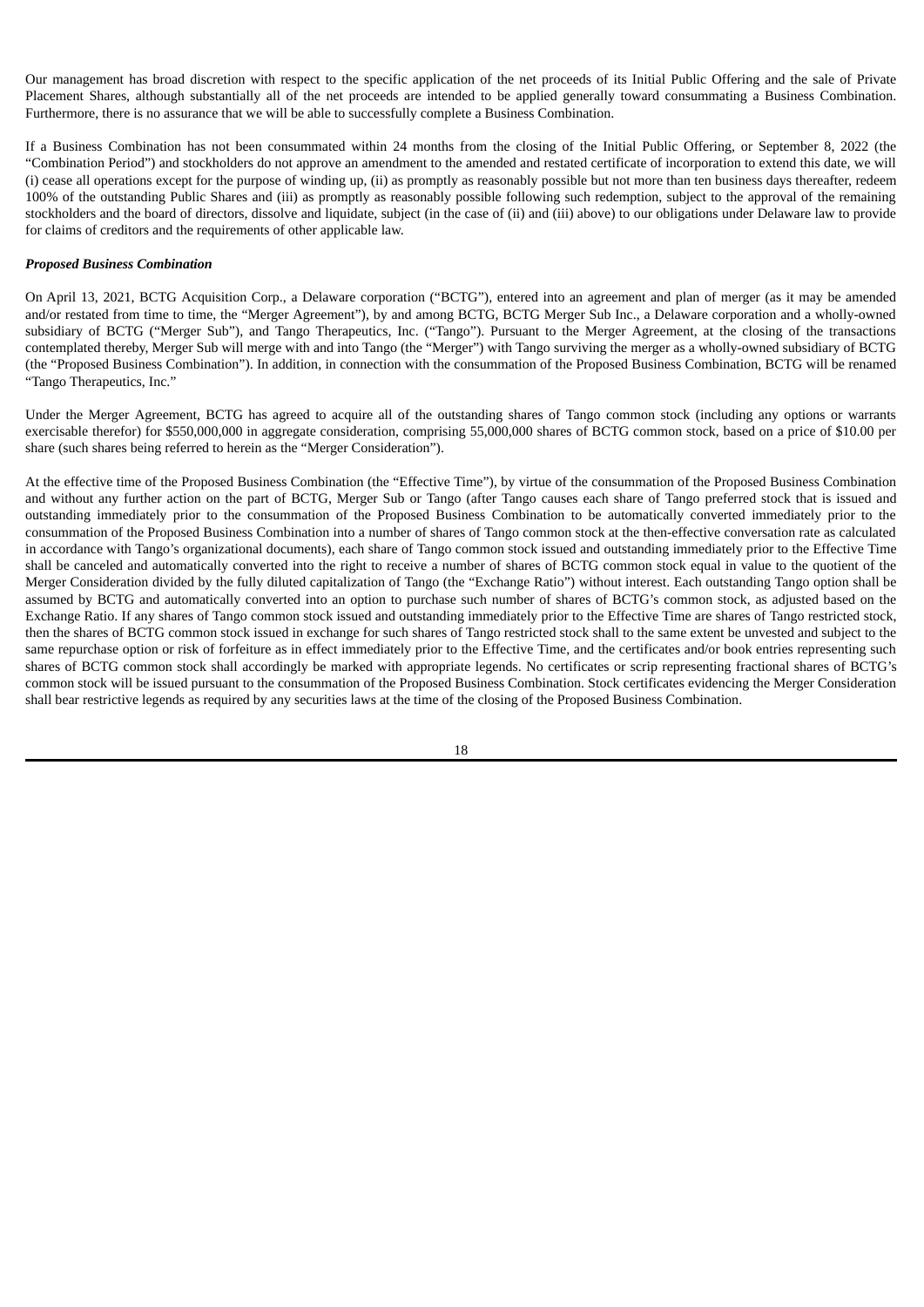The closing of the Proposed Business Combination is subject to certain customary conditions of the respective parties, including, among other things, (i) stockholder approval; (ii) no Material Adverse Effect (as defined in the Merger Agreement) with respect to Tango since the date of the Merger Agreement; (iii) expiration or termination of the Hart Scott-Rodino waiting period; (iv) a minimum of \$5,000,001 of net tangible assets immediately following the closing (after giving effect to any redemptions); (v) proceeds, net of BCTG expenses, at the closing of at least \$300 million (subject to certain shortfall provisions); (vi) satisfaction of any applicable listing requirements of The Nasdaq Capital Market; (vii) delivery by certain Tango stockholders of lock-up agreements; and (viii) BCTG and certain Tango stockholders having entered into an amended and restated registration rights agreement.

At the time of the execution of the Merger Agreement BCTG also entered into certain subscription agreements (the "Subscription Agreements") with certain institutional and accredited investors, pursuant to which, among other things, BCTG agreed to issue and sell, in a private placement to close immediately prior to the closing of the Proposed Business Combination, an aggregate of 18,610,000 shares of BCTG common stock for \$10.00 per share for a total of \$186,100,000.00.

On April 20, 2021, the Company filed with the SEC a Registration Statement on Form S-4, that includes a preliminary proxy statement/prospectus, and, when available, the Company intends to file a definitive proxy statement and final prospectus to call a special meeting of the holders of BCTG common stock to vote at the meeting (the "Special Meeting"). The holders of the majority of the voting power of BCTG's common stock present in person or represented by proxy at the Special Meeting must approve the Merger Agreement, the Proposed Business Combination and certain other actions related thereto, as provided in the Delaware General Corporation Law, BCTG's certificate of incorporation and applicable listing rules of The Nasdaq Stock Market LLC.

The Merger Agreement may be terminated by BCTG or Tango under certain circumstances, including (i) by mutual written consent of BCTG and Tango; (ii) by either BCTG or Tango if the closing of the Business Combination has not occurred on or before September 30, 2021; (iii) by either BCTG or Tango if BCTG has not obtained the necessary stockholder approvals; or (iv) by BCTG if Tango has not timely delivered written consent of the Tango stockholders to the Merger Agreement.

The Merger Agreement, Subscription Agreements and other support agreements have been filed as exhibits to and described in the Company's Current Report on Form 8-K filed with the SEC on April 14, 2021.

The Merger Agreement and other agreements have been filed with the SEC as a Current Report on Form 8-K on April 14, 2021. We have also filed a Form S-4 with a preliminary proxy on April 20, 2021.

## **Liquidity and Capital Resources**

As of March 31, 2021, we had approximately \$1.3 million in our operating bank account, and working capital of approximately \$1.2 million.

Through March 31, 2021, our liquidity needs were satisfied through a payment of \$25,000 from our Sponsor in exchange for the issuance of the Founder Shares (as defined below), the loan under the certain promissory notes we issued to the Sponsor of approximately \$127,000 to us to cover for offering costs in connection with the Initial Public Offering, and net proceeds from the consummation of the Private Placement not held in the Trust Account. We fully repaid the promissory notes on September 10, 2020. In addition, in order to finance transaction costs in connection with a Business Combination, our officers, directors and initial stockholders may, but are not obligated to, provide us Working Capital Loans (see Note 4). However, in the Merger Agreement, we have covenanted not to enter into any such arrangements. Accordingly, as of March 31, 2021, there were no amounts outstanding under any Working Capital Loans.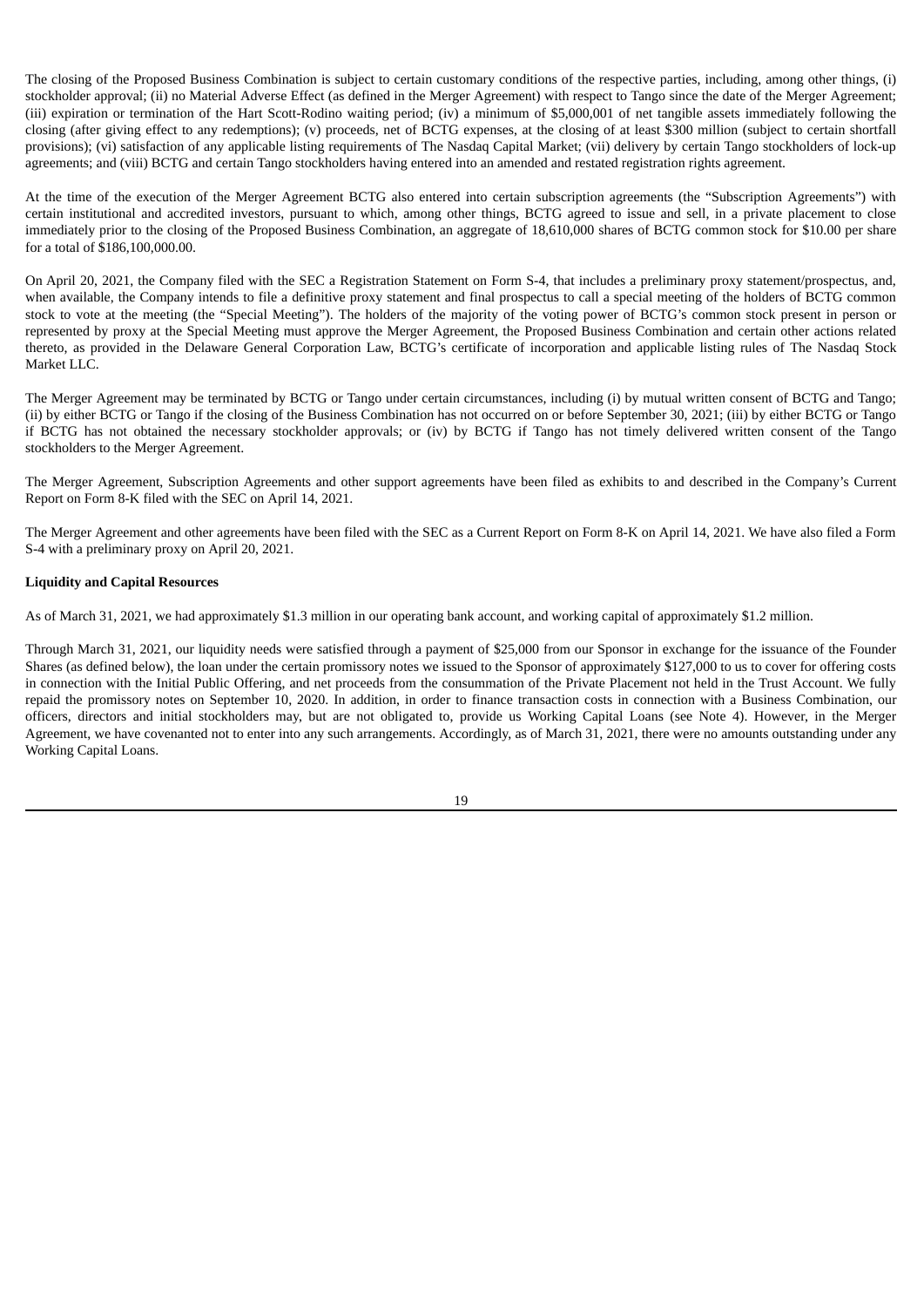Based on the foregoing, management believes that we will have sufficient working capital and borrowing capacity from our Sponsor or an affiliate of our Sponsor, or certain of our officers and directors to meet our needs through the earlier of the consummation of a Business Combination or one year from this filing. Over this time period, we will be using these funds for paying existing accounts payable, identifying and evaluating prospective initial Business Combination candidates, performing due diligence on prospective target businesses, paying for travel expenditures, selecting the target business to merge with or acquire, and structuring, negotiating and consummating the initial Business Combination.

Management continues to evaluate the impact of the COVID-19 pandemic on the industry and has concluded that while it is reasonably possible that the virus could have a negative effect on our financial position, results of our operations and/or its efforts with respect to an initial Business Combination, the specific impact is not readily determinable as of the date of the financial statements. The financial statements do not include any adjustments that might result from the outcome of this uncertainty.

#### **Results of Operations**

Our entire activity since inception up to March 31, 2021 was in preparation for our formation and the Initial Public Offering and, since the closing of our Initial Public Offering, a search for business combination candidates and the negotiation of the transactions related to the Proposed Business Combination. We will not be generating any operating revenues until the closing and completion of our initial Business Combination.

For the three months ended March 31, 2021, we had net loss of approximately \$240,000, which consisted of approximately \$242,000 general and administrative expenses including \$30,000 general and administrative expenses – related party, approximately \$25,000 of franchise tax expense, and \$525 of income tax expense, offset by approximately \$27,000 of net gain from investments held in the trust account.

#### **Related Party Transactions**

#### *Founder Shares*

On June 4, 2020, we issued 3,593,750 shares of common stock to our Sponsor in exchange for a payment of \$25,000 (the "Founder Shares"). On September 2, 2020, we declared a dividend of 0.16 shares for each outstanding share of common stock (an aggregate of 575,000 shares), resulting in an aggregate of 4,168,750 shares outstanding. All shares and associated amounts have been retroactively restated to reflect the share dividend. Our Sponsor currently owns an aggregate of 4,488,450 shares of common stock, and our independent directors and advisors collectively own 213,800 shares of common stock.

The Initial Stockholders agreed not to transfer, assign or sell any of their Founder Shares (except to certain permitted transferees) until the earlier of (i) one year after the date of the consummation of the initial Business Combination or (ii) the date on which the closing price of our common stock equals or exceeds \$12.00 per share (as adjusted for stock splits, stock dividends, reorganizations and recapitalizations) for any 20 trading days within any 30-trading day period commencing at least 150 days after the initial Business Combination, or earlier if, subsequent to the initial Business Combination, we consummate a subsequent liquidation, merger, stock exchange or other similar transaction which results in all of the stockholders having the right to exchange their shares of common stock for cash, securities or other property.

#### *Private Placement Shares*

Concurrently with the closing of the Initial Public Offering, our Sponsor purchased 533,500 Private Placement Shares, at a price of \$10.00 per share, in a private placement for an aggregate purchase price of approximately \$5.3 million. The Private Placement Shares are identical to the shares of common stock sold in the Initial Public Offering, subject to certain limited exceptions as described in Note 1 of our financial statements.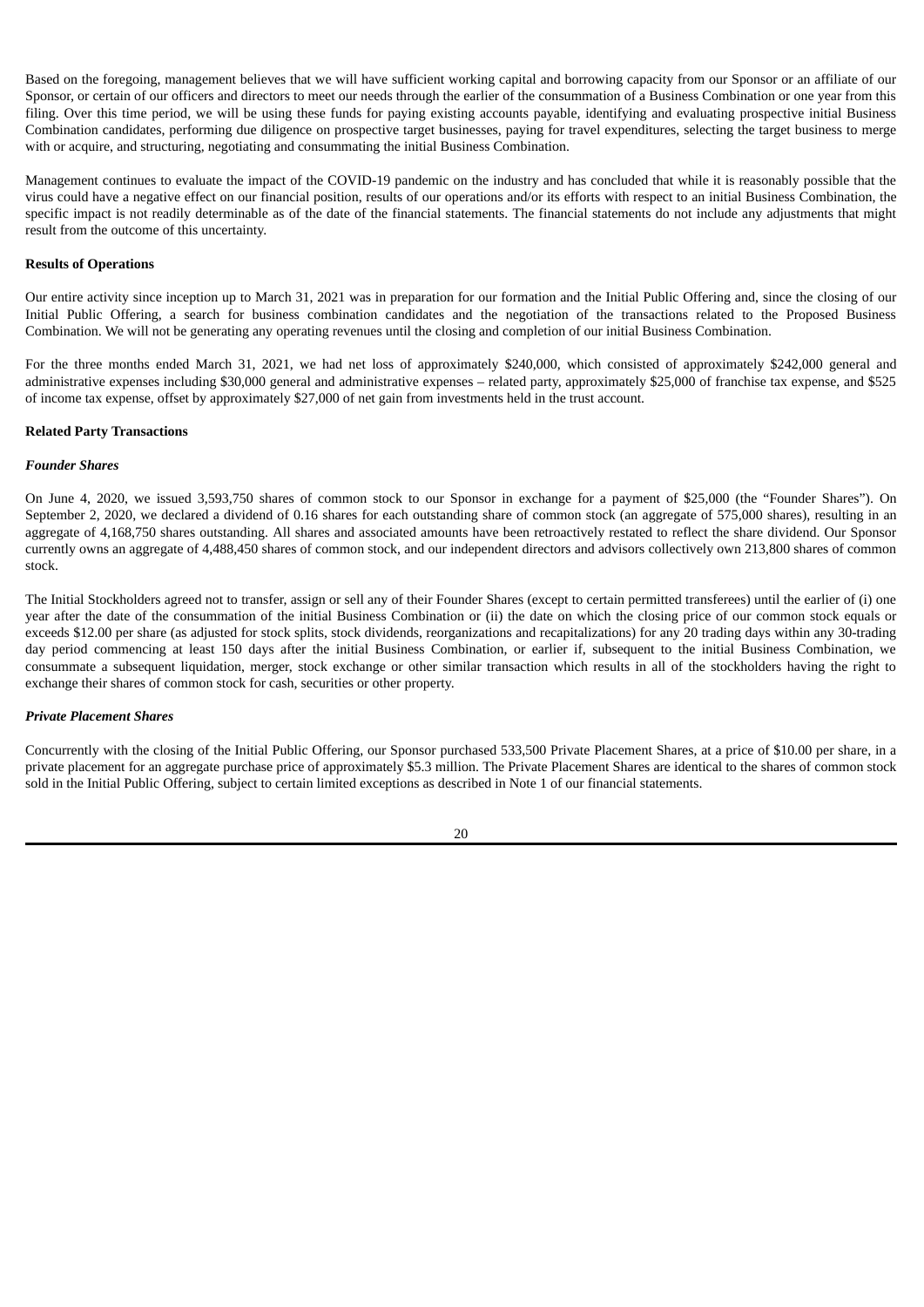Our Sponsor and our officers and directors have agreed, subject to limited exceptions, not to transfer, assign or sell any of their Private Placement Shares until 30 days after the completion of the initial Business Combination.

#### *Related Party Loans*

On May 21, 2020 and June 10, 2020, our Sponsor agreed to loan us up to \$25,025 and \$274,975, respectively, for an aggregate amount of \$300,000 to be used for the payment of costs related to the Initial Public Offering pursuant to certain promissory notes. These promissory notes were non-interest bearing, unsecured and due upon the date we consummate the Initial Public Offering. We borrowed approximately \$127,000 under these promissory notes and repaid them in full on September 10, 2020.

In order to fund working capital deficiencies or finance transaction costs in connection with an intended initial Business Combination, the initial stockholders, officers and directors and their affiliates may, but are not obligated to, loan us funds as may be required (the "Working Capital Loans"). Each loan would be evidenced by a promissory note. The notes would either be paid upon consummation of the initial Business Combination, without interest, or, at the lender's discretion, up to \$1.5 million of the notes may be converted upon consummation of the Business Combination into additional private placement shares at a conversion price of \$10.00 per share. If we do not complete a Business Combination, the loans will not be repaid. Such private placement shares would be identical to the Private Placement Shares. However, in the Merger Agreement, we have covenanted not to enter into any such arrangements. Accordingly, we did not have any borrowings under the Working Capital Loans as of March 31, 2021.

#### *Administrative Support Agreement*

Commencing on September 2, 2020, we agreed to pay an affiliate of the Sponsor a total of \$10,000 per month for office space and certain office and secretarial services. Upon completion of the initial Business Combination or our liquidation, we will cease paying these monthly fees. For the three months ended March 31, 2021, we incurred \$30,000 related to these services. As of March 31, 2021, no amounts were payable related to this agreement.

#### *Share Purchase Commitment*

Our Sponsor entered into an agreement to purchase an aggregate of at least 2,500,000 shares of common for an aggregate purchase price of \$25.0 million, or \$10.00 per share, prior to, concurrently with, or following the closing of the initial Business Combination in a private placement. The funds from such private placement may be used as part of the consideration to the sellers in the initial Business Combination, and any excess funds from such private placement may be used for working capital in the post-transaction company.

#### **Contractual Obligations**

#### *Registration Rights*

The holders of the Founder Shares, Private Placement Shares and shares that may be issued upon conversion of Working Capital Loans are entitled to registration rights pursuant to a registration rights agreement. The holders of a majority of these securities are entitled to make up to two demands that we register such securities. The holders of the majority of the Founder Shares can elect to exercise these registration rights at any time commencing three months prior to the date on which these shares of common stock are to be released from escrow. In addition, the holders have certain "piggy-back" registration rights with respect to registration statements filed subsequent to the consummation of a Business Combination. We will bear the expenses incurred in connection with the filing of any such registration statements.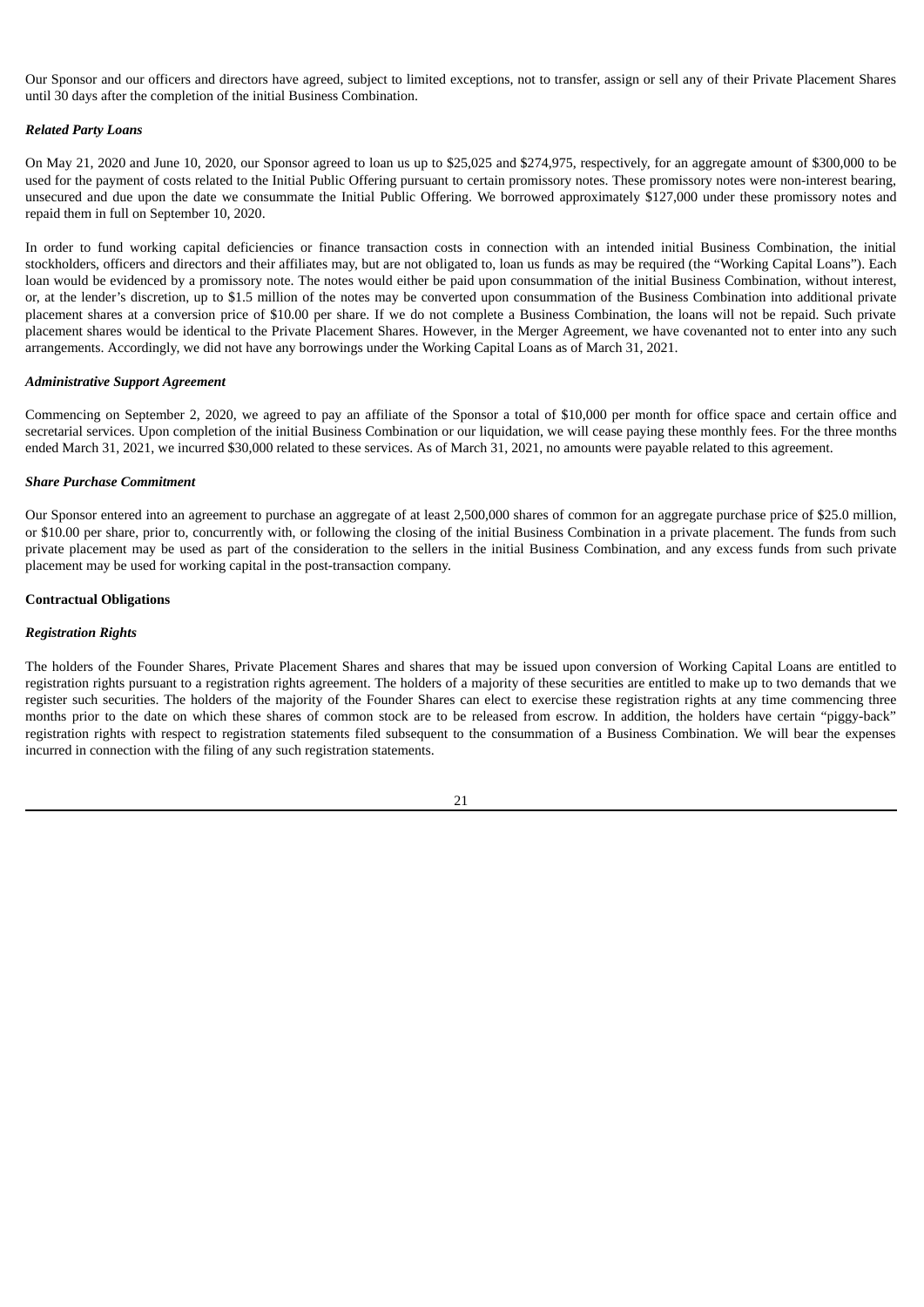### *Underwriting Agreement*

The underwriters in our Initial Public Offering were entitled to an underwriting discount of \$0.20 per share, or approximately \$3.3 million in the aggregate, which was paid upon the closing of the Initial Public Offering. In addition, the underwriters will be entitled to a deferred underwriting commission of \$0.35 per share, or approximately \$5.8 million in the aggregate. The deferred fee will become payable to the underwriters from the amounts held in the Trust Account solely in the event that we complete a Business Combination, subject to the terms of the underwriting agreement.

#### **Critical Accounting Policies**

#### *Common Stock Subject to Possible Redemption*

We account for our common stock subject to possible redemption in accordance with the guidance in ASC Topic 480 "Distinguishing Liabilities from Equity." Shares of common stock subject to mandatory redemption (if any) are classified as liability instruments and are measured at fair value. Shares of conditionally redeemable common stock (including common stock that feature redemption rights that are either within the control of the holder or subject to redemption upon the occurrence of uncertain events not solely within our control) are classified as temporary equity. At all other times, shares of common stock are classified as stockholders' equity. Our common stock features certain redemption rights that are considered to be outside of our control and subject to the occurrence of uncertain future events.

#### *Net loss per common shares*

Net loss per share is computed by dividing net loss by the weighted-average number of common shares outstanding during the periods.

Our unaudited condensed consolidated statements of operation include a presentation of loss per share for common shares subject to redemption in a manner similar to the two-class method of income per share. Net loss per share, basic and diluted for Public Shares for three months ended March 31, 2021 is calculated by dividing the investment income earned on the Trust Account of approximately \$27,000, net of applicable income and franchise taxes available to be withdrawn from the Trust Account of approximately \$25,000 by the weighted average number of Public Shares outstanding for the period.

Net loss per share, basic and diluted for Founder Shares for the three months ended March 31, 2021 is calculated by dividing the net loss of approximately \$240,000, less net income attributable to Public Shares of approximately \$2,000, resulting in a net loss of approximately \$242,000, by the weighted average number of non-redeemable common shares outstanding for the periods.

#### *Recent Accounting Pronouncements*

In August 2020, the Financial Accounting Standards Board ("FASB") issued Accounting standards update ("ASU") 2020-06, *Debt—Debt with Conversion* and Other Options (Subtopic 470-20) and Derivatives and Hedging-Contracts in Entity's Own Equity (Subtopic 815-40): Accounting for Convertible *Instruments and Contracts in an Entity's Own Equity*, which simplifies accounting for convertible instruments by removing major separation models required under current GAAP. The ASU removes certain settlement conditions that are required for equity contracts to qualify for the derivative scope exception and it also simplifies the diluted earnings per share calculation in certain areas. The ASU is effective for fiscal years beginning after December 15, 2023, including interim periods within those fiscal years. Early adoption is permitted, but no earlier than fiscal years beginning after December 15, 2021 and adoption must be as of the beginning of our annual fiscal year. We are currently evaluating the impact of this standard on our financial statements and related disclosures.

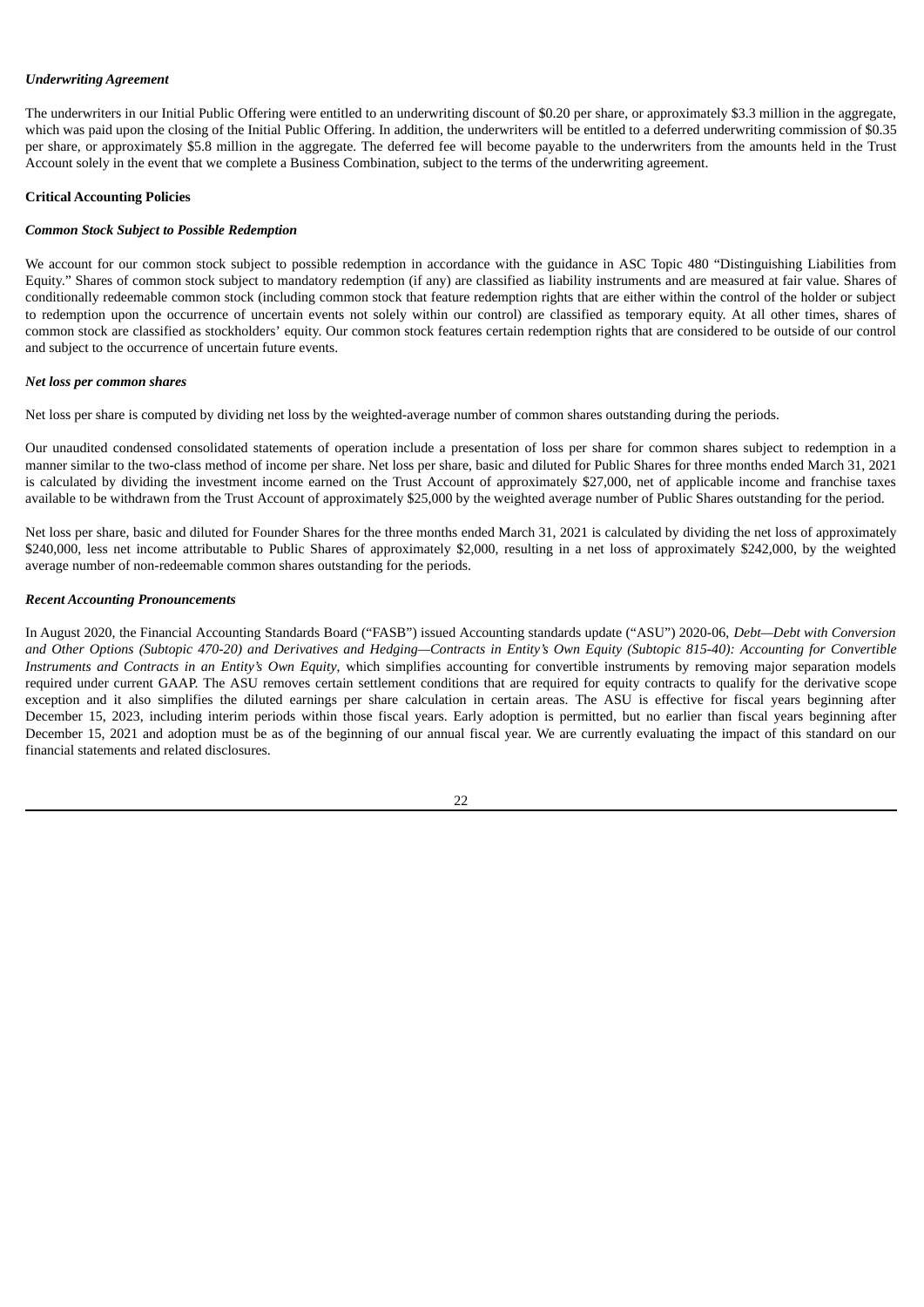Management does not believe that any other recently issued, but not yet effective, accounting standards if currently adopted would have a material effect on the accompanying unaudited condensed consolidated financial statements.

### **Off-Balance Sheet Arrangements**

As of March 31, 2021, we did not have any off-balance sheet arrangements as defined in Item 303(a)(4)(ii) of Regulation S-K.

#### **JOBS Act**

The Jumpstart Our Business Startups Act of 2012 (the "JOBS Act") contains provisions that, among other things, relax certain reporting requirements for qualifying public companies. We qualify as an "emerging growth company" and under the JOBS Act are allowed to comply with new or revised accounting pronouncements based on the effective date for private (not publicly traded) companies. We are electing to delay the adoption of new or revised accounting standards, and as a result, we may not comply with new or revised accounting standards on the relevant dates on which adoption of such standards is required for non-emerging growth companies. As a result, the financial statements may not be comparable to companies that comply with new or revised accounting pronouncements as of public company effective dates.

Additionally, we are in the process of evaluating the benefits of relying on the other reduced reporting requirements provided by the JOBS Act. Subject to certain conditions set forth in the JOBS Act, if, as an "emerging growth company," we choose to rely on such exemptions we may not be required to, among other things, (i) provide an auditor's attestation report on our system of internal controls over financial reporting pursuant to Section 404, (ii) provide all of the compensation disclosure that may be required of non-emerging growth public companies under the Dodd-Frank Wall Street Reform and Consumer Protection Act, (iii) comply with any requirement that may be adopted by the PCAOB regarding mandatory audit firm rotation or a supplement to the auditor's report providing additional information about the audit and the financial statements (auditor discussion and analysis) and (iv) disclose certain executive compensation related items such as the correlation between executive compensation and performance and comparisons of the CEO's compensation to median employee compensation. These exemptions will apply for a period of five years following the completion of our Initial Public Offering or until we are no longer an "emerging growth company," whichever is earlier.

#### <span id="page-24-0"></span>**Item 3. Quantitative and Qualitative Disclosures About Market Risk**

We are a smaller reporting company as defined by Rule 12b-2 of the Exchange Act and are not required to provide the information otherwise required under this item.

#### <span id="page-24-1"></span>**Item 4. Controls and Procedures**

#### *Evaluation of Disclosure Controls and Procedures*

Under the supervision and with the participation of our management, including our principal executive officer and principal financial officer, we conducted an evaluation of the effectiveness of our disclosure controls and procedures as of the end of the fiscal quarter ended March 31, 2021, as such term is defined in Rules 13a-15(e) and 15d-15(e) under the Exchange Act. Based on this evaluation, our principal executive officer and principal financial officer has concluded that during the period covered by this report, our disclosure controls and procedures were effective.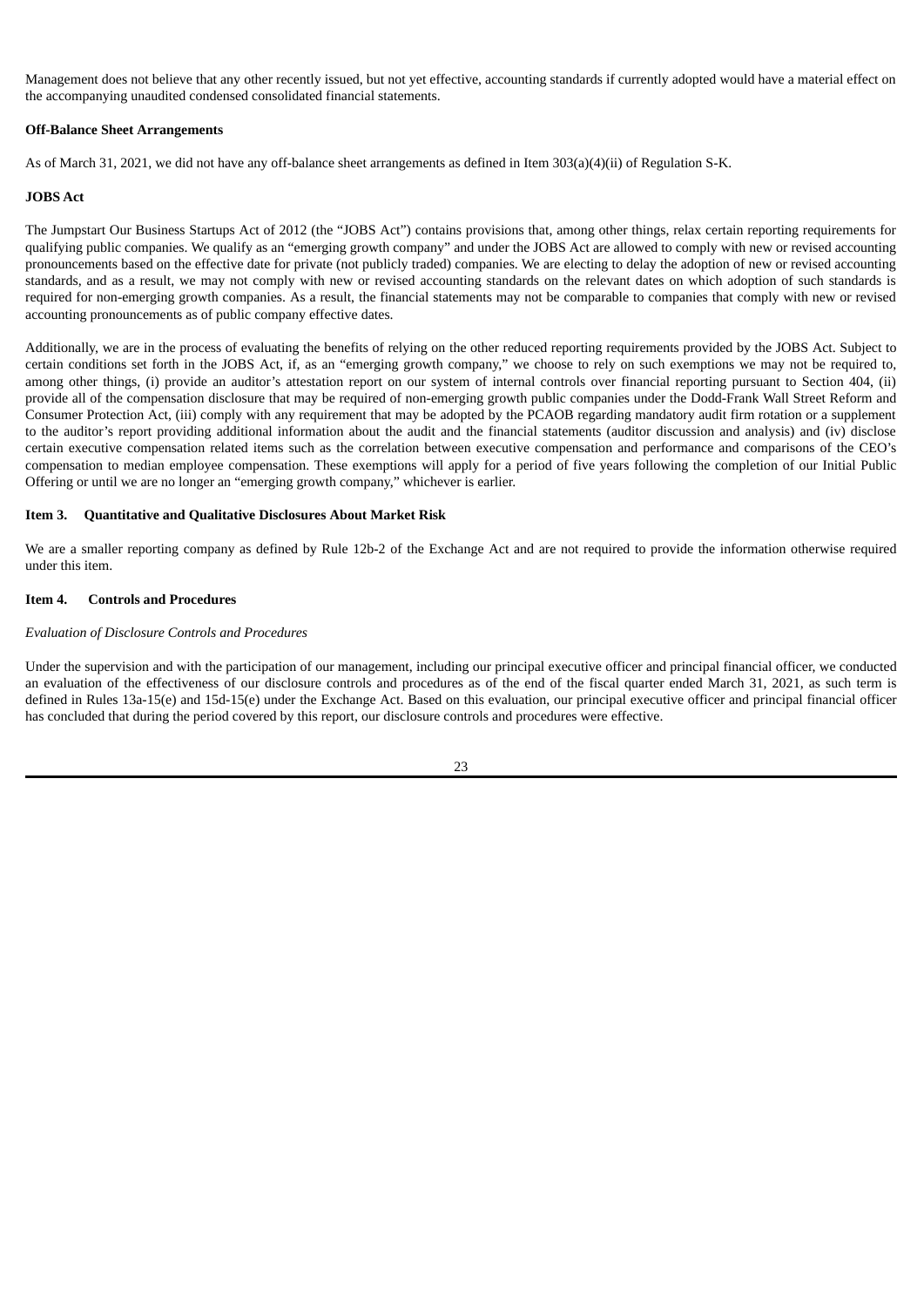Disclosure controls and procedures are designed to ensure that information required to be disclosed by us in our Exchange Act reports is recorded, processed, summarized, and reported within the time periods specified in the SEC's rules and forms, and that such information is accumulated and communicated to our management, including our principal executive officer and principal financial officer or persons performing similar functions, as appropriate to allow timely decisions regarding required disclosure.

## *Changes in Internal Control over Financial Reporting*

There was no change in our internal control over financial reporting that occurred during the fiscal quarter ended March 31, 2021 covered by this Quarterly Report on Form 10-Q that has materially affected, or is reasonably likely to materially affect, our internal control over financial reporting.

## <span id="page-25-0"></span>**PART II - OTHER INFORMATION**

### <span id="page-25-1"></span>**Item 1. Legal Proceedings**

None.

### <span id="page-25-2"></span>**Item 1A. Risk Factors**

As a smaller reporting company, we are not required to make disclosures under this Item.

#### <span id="page-25-3"></span>**Item 2. Unregistered Sales of Equity Securities and Use of Proceeds.**

None.

## <span id="page-25-4"></span>**Item 3. Defaults upon Senior Securities**

None.

<span id="page-25-5"></span>**Item 4. Mine Safety Disclosures**.

Not applicable.

<span id="page-25-6"></span>**Item 5. Other Information.**

None.

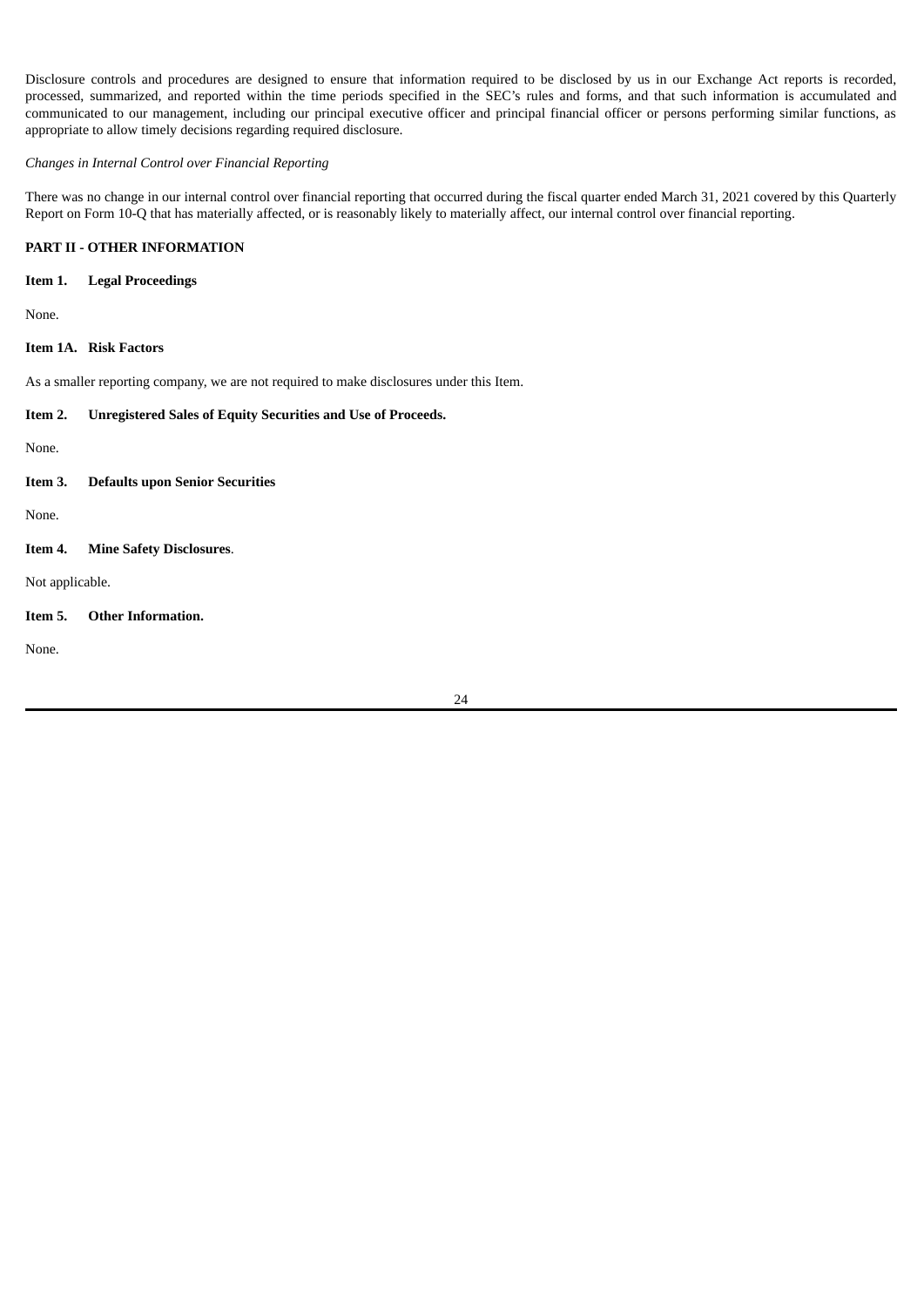## <span id="page-26-0"></span>**Item 6. Exhibits.**

| <b>Exhibit</b> |                                                                                                                                           |
|----------------|-------------------------------------------------------------------------------------------------------------------------------------------|
| <b>Number</b>  | <b>Description</b>                                                                                                                        |
| $31.1*$        | Certification of Chief Executive Officer (Principal Executive Officer) Pursuant to Rules 13a-14(a) and 15d-14(a) under the Securities     |
|                | Exchange Act of 1934, as Adopted Pursuant to Section 302 of the Sarbanes-Oxley Act of 2002.                                               |
| $31.2*$        | Certification of Chief Financial Officer (Principal Financial and Accounting Officer) Pursuant to Rules 13a-14(a) and 15d-14(a) under the |
|                | Securities Exchange Act of 1934, as Adopted Pursuant to Section 302 of the Sarbanes-Oxley Act of 2002.                                    |
| $32.1*$        | Certification of Chief Executive Officer (Principal Executive Officer) Pursuant to 18 U.S.C. Section 1350, as Adopted Pursuant to Section |
|                | 906 of the Sarbanes-Oxley Act of 2002.                                                                                                    |
| $32.2*$        | Certification of Chief Financial Officer (Principal Financial and Accounting Officer) Pursuant to 18 U.S.C. Section 1350, as Adopted      |
|                | Pursuant to Section 906 of the Sarbanes-Oxley Act of 2002.                                                                                |
| 101.INS        | <b>XBRL Instance Document</b>                                                                                                             |
| 101.SCH        | XBRL Taxonomy Extension Schema Document                                                                                                   |
| 101.CAL        | XBRL Taxonomy Extension Calculation Linkbase Document                                                                                     |
| 101.DEF        | XBRL Taxonomy Extension Definition Linkbase Document                                                                                      |
| 101.LAB        | XBRL Taxonomy Extension Label Linkbase Document                                                                                           |

101.PRE XBRL Taxonomy Extension Presentation Linkbase Document

*\** These certifications are furnished to the SEC pursuant to Section 906 of the Sarbanes-Oxley Act of 2002 and are deemed not filed for purposes of Section 18 of the Securities Exchange Act of 1934, as amended, nor shall they be deemed incorporated by reference in any filing under the Securities Act of 1933, except as shall be expressly set forth by specific reference in such filing.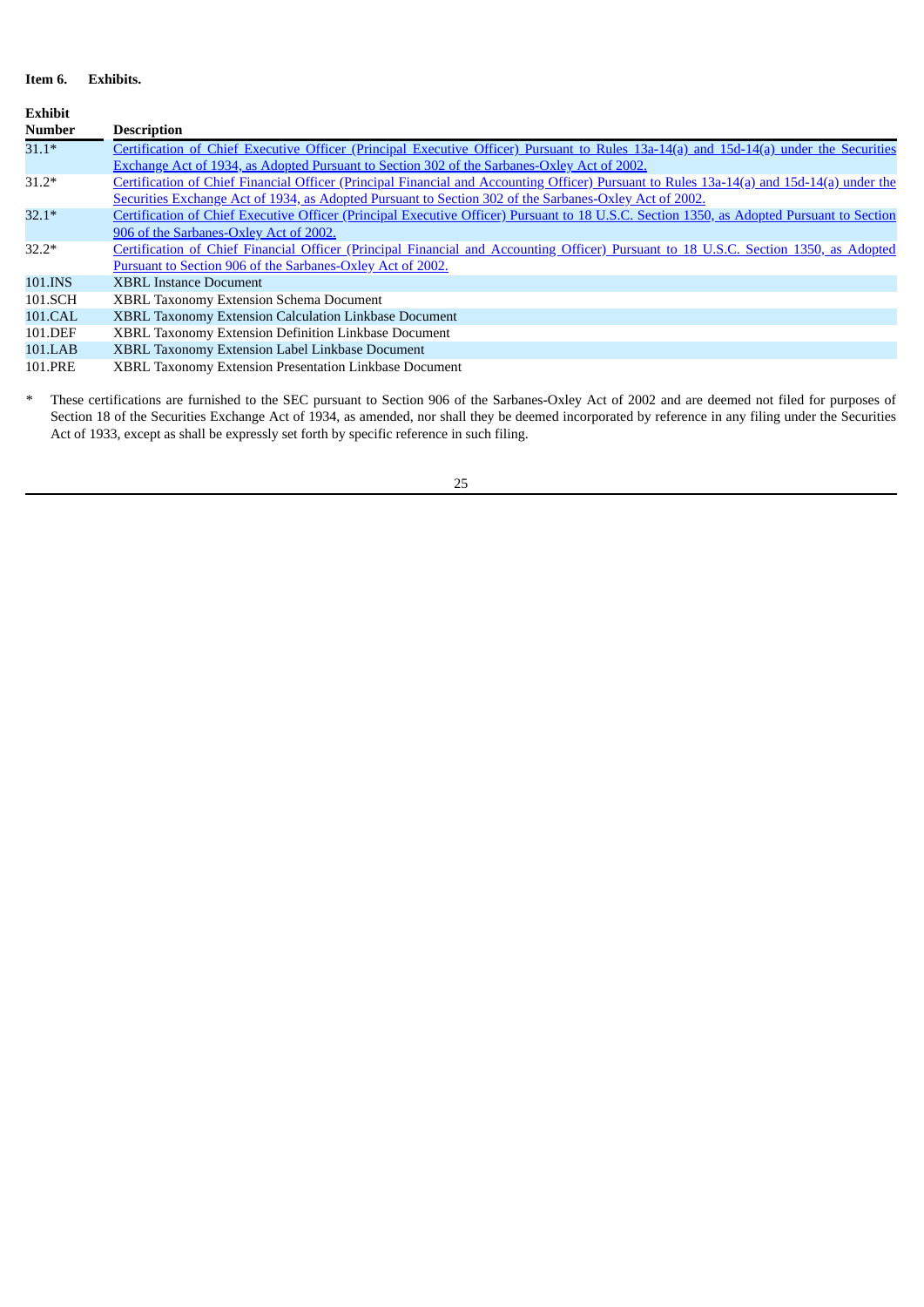## **SIGNATURE**

Pursuant to the requirements of the Securities Exchange Act of 1934, the registrant has duly caused this report to be signed on its behalf by the undersigned hereunto duly authorized.

# Dated: May 14, 2021 **BCTG ACQUISITION CORP.**

|     | By: /s/ Aaron I. Davis                      |
|-----|---------------------------------------------|
|     | Name: Aaron I. Davis                        |
|     | Title: Chief Executive Officer and Chairman |
|     | (Principal Executive Officer)               |
|     |                                             |
| Bv: | /s/ Michael Beauchamp                       |
|     | Name: Michael Beauchamp                     |

Title: Chief Financial Officer and Treasurer (Principal Financial and Accounting Officer)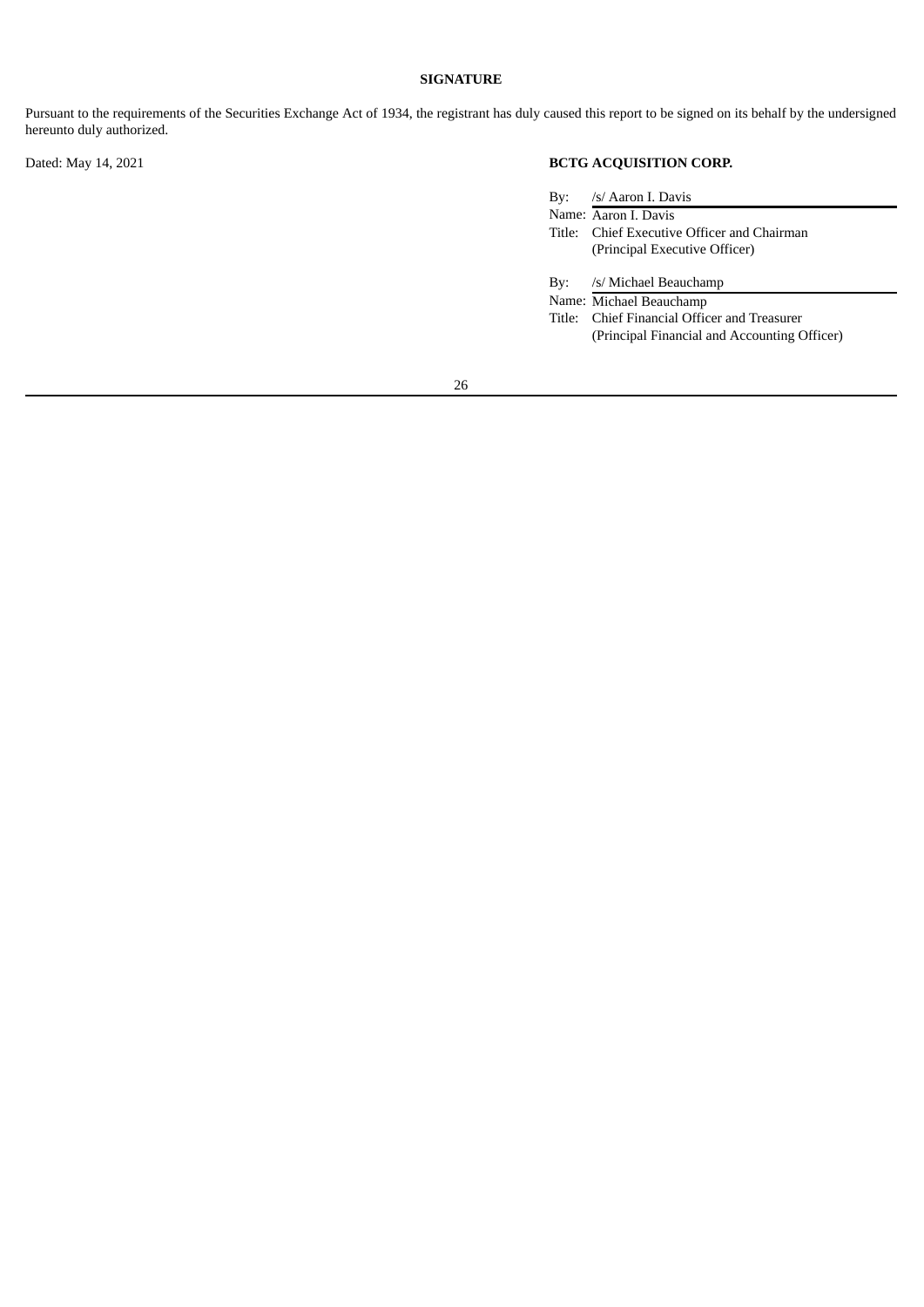## **CERTIFICATION PURSUANT TO RULES 13a-14(a) AND 15d-14(a) UNDER THE SECURITIES EXCHANGE ACT OF 1934, AS ADOPTED PURSUANT TO SECTION 302 OF THE SARBANES-OXLEY ACT OF 2002**

<span id="page-28-0"></span>I, Aaron I. Davis, certify that:

- 1. I have reviewed this Quarterly Report on Form 10-Q for the quarter ended March 31, 2021 of BCTG Acquisition Corp.;
- 2. Based on my knowledge, this report does not contain any untrue statement of a material fact or omit to state a material fact necessary to make the statements made, in light of the circumstances under which such statements were made, not misleading with respect to the period covered by this report;
- 3. Based on my knowledge, the financial statements, and other financial information included in this report, fairly present in all material respects the financial condition, results of operations and cash flows of the registrant as of, and for, the periods presented in this report;
- 4. The registrant's other certifying officers and I are responsible for establishing and maintaining disclosure controls and procedures (as defined in Exchange Act Rules 13a-15(e) and 15d-15(e)) for the registrant and have:
	- a. Designed such disclosure controls and procedures, or caused such disclosure controls and procedures to be designed under our supervision, to ensure that material information relating to the registrant, including its consolidated subsidiaries, is made known to us by others within those entities, particularly during the period in which this report is being prepared; and
	- b. Designed such internal control over financial reporting, or caused such internal control over financial reporting to be designed under our supervision, to provide reasonable assurance regarding the reliability of financial reporting and the preparation of financial statements for external purposes in accordance with generally accepted accounting principles; and
	- c. Evaluated the effectiveness of the registrant's disclosure controls and procedures and presented in this report our conclusions about the effectiveness of the disclosure controls and procedures, as of the end of the period covered by this report based on such evaluation; and
	- d. Disclosed in this report any change in the registrant's internal control over financial reporting that occurred during the registrant's most recent fiscal quarter (the registrant's fourth fiscal quarter in the case of an annual report) that has materially affected, or is reasonably likely to materially affect, the registrant's internal control over financial reporting; and
- 5. The registrant's other certifying officers and I have disclosed, based on our most recent evaluation of internal control over financial reporting, to the registrant's auditors and the audit committee of the registrant's board of directors (or persons performing the equivalent functions):
	- a. All significant deficiencies and material weaknesses in the design or operation of internal control over financial reporting which are reasonably likely to adversely affect the registrant's ability to record, process, summarize and report financial information; and
	- b. Any fraud, whether or not material, that involves management or other employees who have a significant role in the registrant's internal controls over financial reporting.

## Date: May 14, 2021 By: /s/ Aaron I. Davis

Aaron I. Davis Chief Executive Officer and Chairman of the Board of **Directors** (Principal Executive Officer)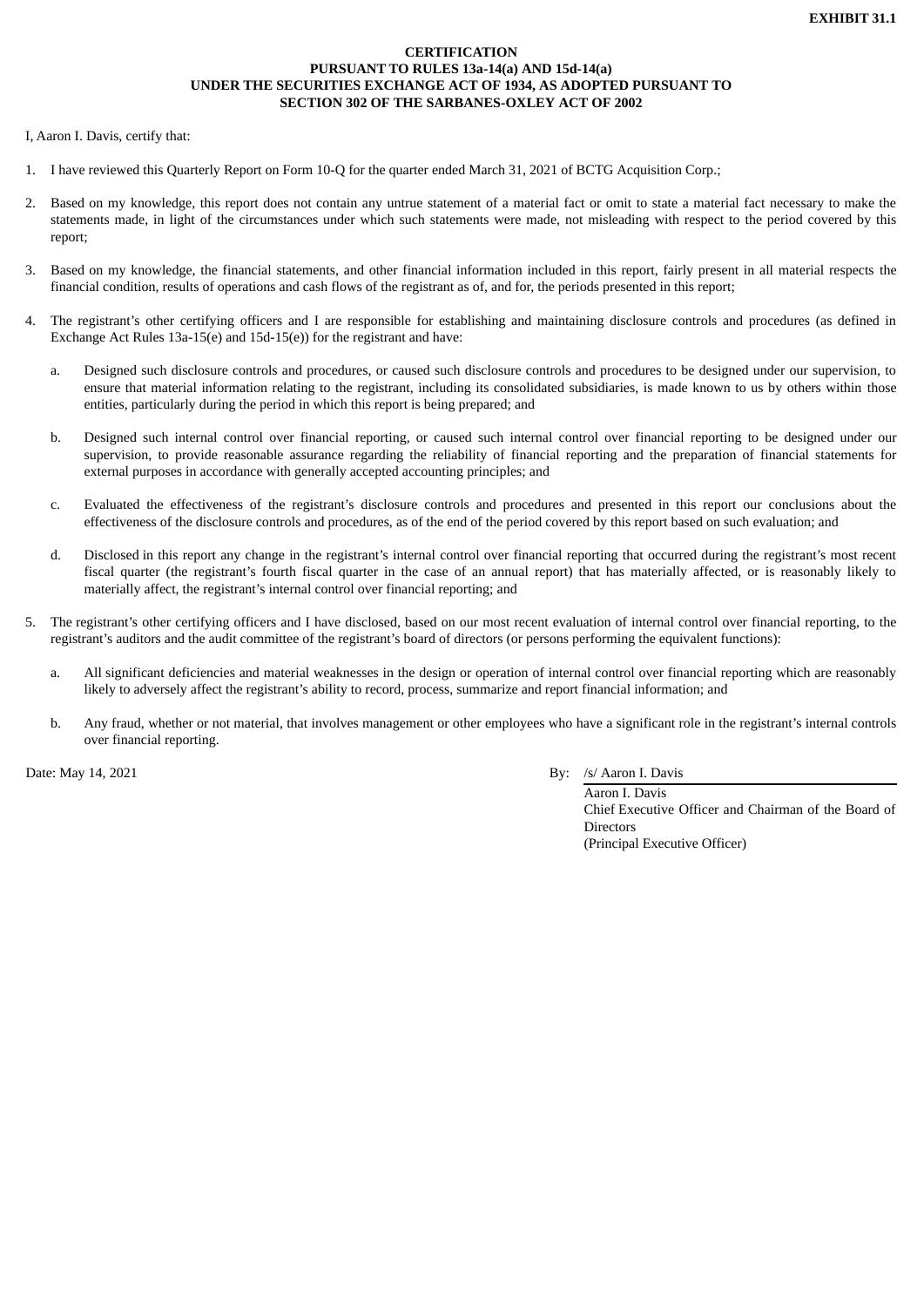## **CERTIFICATION PURSUANT TO RULES 13a-14(a) AND 15d-14(a) UNDER THE SECURITIES EXCHANGE ACT OF 1934, AS ADOPTED PURSUANT TO SECTION 302 OF THE SARBANES-OXLEY ACT OF 2002**

<span id="page-29-0"></span>I, Michael Beauchamp, certify that:

- 1. I have reviewed this Quarterly Report on Form 10-Q for the quarter ended March 31, 2021 of BCTG Acquisition Corp.;
- 2. Based on my knowledge, this report does not contain any untrue statement of a material fact or omit to state a material fact necessary to make the statements made, in light of the circumstances under which such statements were made, not misleading with respect to the period covered by this report;
- 3. Based on my knowledge, the financial statements, and other financial information included in this report, fairly present in all material respects the financial condition, results of operations and cash flows of the registrant as of, and for, the periods presented in this report;
- 4. The registrant's other certifying officers and I are responsible for establishing and maintaining disclosure controls and procedures (as defined in Exchange Act Rules 13a-15(e) and 15d-15(e)) for the registrant and have:
	- a. Designed such disclosure controls and procedures, or caused such disclosure controls and procedures to be designed under our supervision, to ensure that material information relating to the registrant, including its consolidated subsidiaries, is made known to us by others within those entities, particularly during the period in which this report is being prepared; and
	- b. Designed such internal control over financial reporting, or caused such internal control over financial reporting to be designed under our supervision, to provide reasonable assurance regarding the reliability of financial reporting and the preparation of financial statements for external purposes in accordance with generally accepted accounting principles; and
	- c. Evaluated the effectiveness of the registrant's disclosure controls and procedures and presented in this report our conclusions about the effectiveness of the disclosure controls and procedures, as of the end of the period covered by this report based on such evaluation; and
	- d. Disclosed in this report any change in the registrant's internal control over financial reporting that occurred during the registrant's most recent fiscal quarter (the registrant's fourth fiscal quarter in the case of an annual report) that has materially affected, or is reasonably likely to materially affect, the registrant's internal control over financial reporting; and
- 5. The registrant's other certifying officers and I have disclosed, based on our most recent evaluation of internal control over financial reporting, to the registrant's auditors and the audit committee of the registrant's board of directors (or persons performing the equivalent functions):
	- a. All significant deficiencies and material weaknesses in the design or operation of internal control over financial reporting which are reasonably likely to adversely affect the registrant's ability to record, process, summarize and report financial information; and
	- b. Any fraud, whether or not material, that involves management or other employees who have a significant role in the registrant's internal controls over financial reporting.

Date: May 14, 2021 By: /s/ Michael Beauchamp

Michael Beauchamp Chief Financial Officer (Principal Financial and Accounting Officer)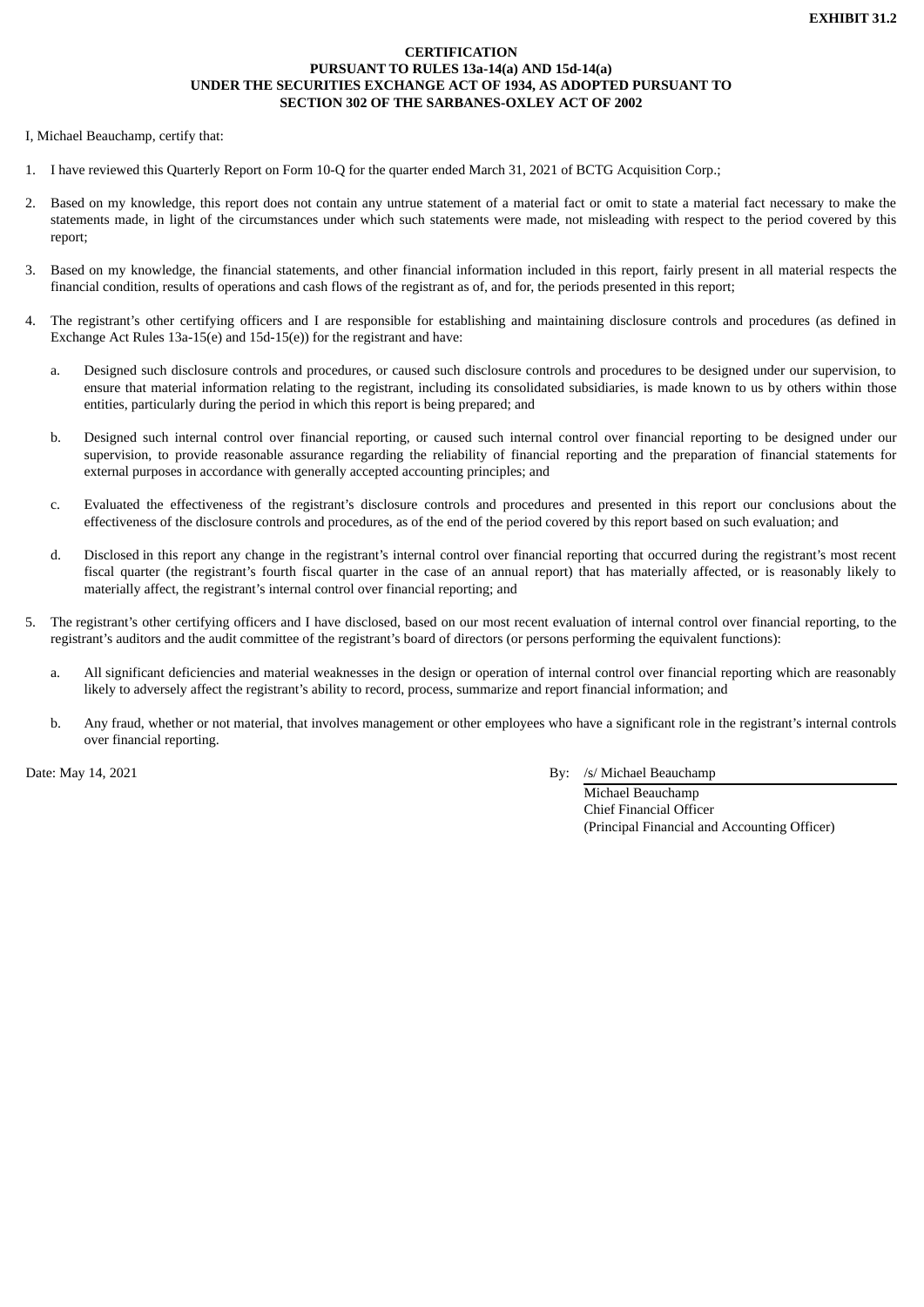## **CERTIFICATION PURSUANT TO 18 U.S.C. SECTION 1350, AS ADOPTED PURSUANT TO SECTION 906 OF THE SARBANES-OXLEY ACT OF 2002**

<span id="page-30-0"></span>In connection with the Quarterly Report of BCTG Acquisition Corp. (the "Company") on Form 10-Q for the quarter ended March 31, 2021, as filed with the Securities and Exchange Commission on the date hereof (the "Report"), I, Aaron I. Davis, Chief Executive Officer and Chairman of the Board of Directors of the Company, certify, pursuant to 18 U.S.C. Section 1350, as adopted pursuant to Section 906 of the Sarbanes-Oxley Act of 2002, that, to my knowledge:

(1) the Report fully complies with the requirements of Section 13(a) or 15(d) of the Securities Exchange Act of 1934; and

(2) the information contained in the Report fairly presents, in all material respects, the financial condition and results of operations of the Company.

Date: May 14, 2021

/s/ Aaron I. Davis

Name: Aaron I. Davis Title: Chief Executive Officer and Chairman of the Board of Directors (Principal Executive Officer)